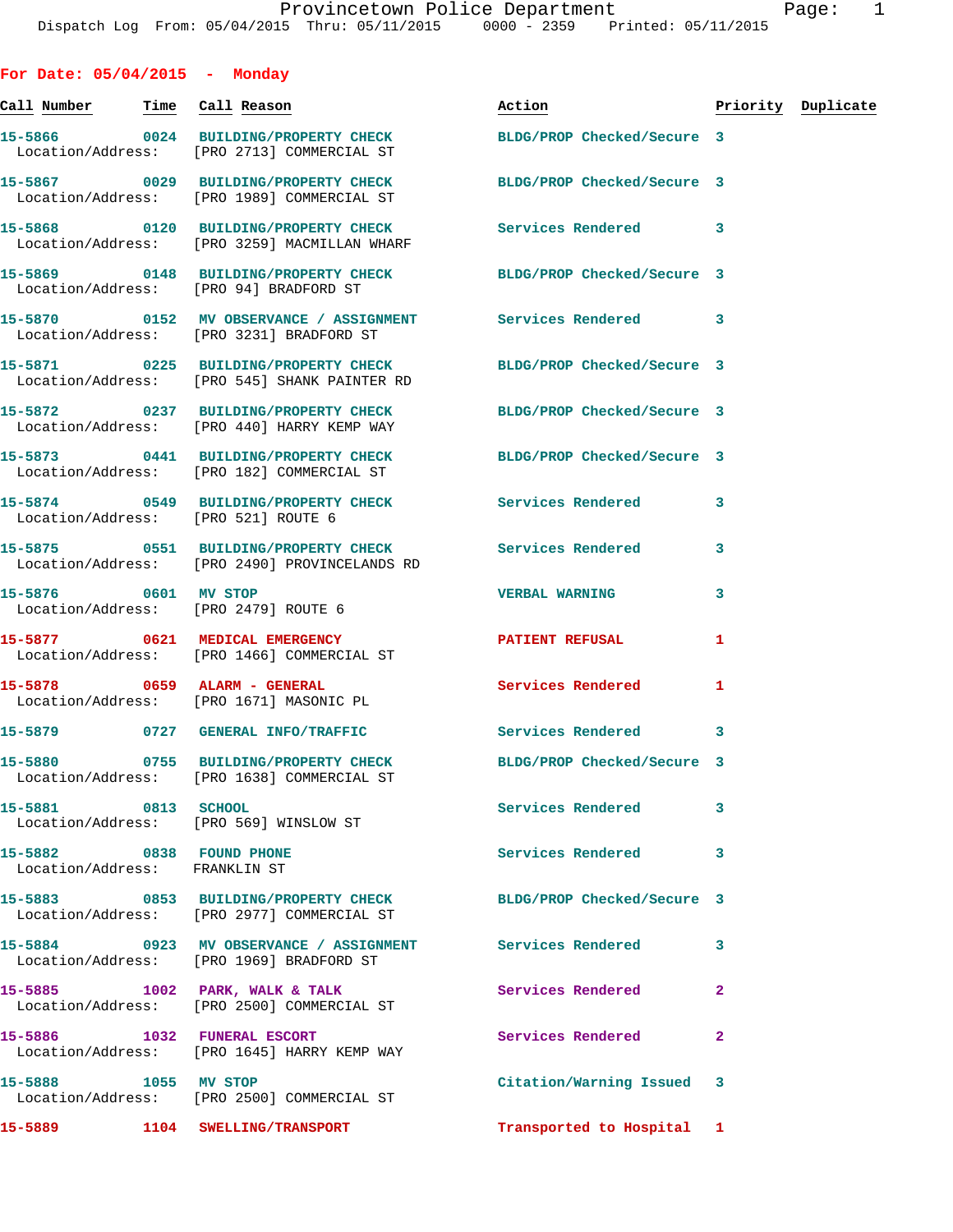|                                                           | Dispatch Log From: 05/04/2015 Thru: 05/11/2015 0000 - 2359 Printed: 05/11/2015                                  | Provincetown Police Department                                                                                                                                                                                                |                | Page: | $\overline{2}$ |
|-----------------------------------------------------------|-----------------------------------------------------------------------------------------------------------------|-------------------------------------------------------------------------------------------------------------------------------------------------------------------------------------------------------------------------------|----------------|-------|----------------|
|                                                           | Location/Address: [PRO 344] COMMERCIAL ST                                                                       |                                                                                                                                                                                                                               |                |       |                |
|                                                           | 15-5890 1112 CITATION UNRESTRAINED Citation/Warning Issued 2<br>Location/Address: [PRO 667] COMMERCIAL ST       |                                                                                                                                                                                                                               |                |       |                |
|                                                           | 15-5892 1145 MOPED REMOVED<br>Location/Address: [PRO 2500] COMMERCIAL ST                                        | Services Rendered                                                                                                                                                                                                             | $\mathbf{2}$   |       |                |
|                                                           | 15-5893 1212 MV SPEED COMPLAINT<br>Location/Address: [PRO 673] ALDEN ST                                         | SPOKEN TO                                                                                                                                                                                                                     | $\overline{2}$ |       |                |
| 15-5894 1219 ASSAULT                                      | Location/Address: [PRO 2793] COMMERCIAL ST                                                                      | <b>SPOKEN TO</b>                                                                                                                                                                                                              | 1              |       |                |
|                                                           | 15-5895 1233 TRAFFIC CONTROL<br>Location/Address: [PRO 2520] PRINCE ST                                          | Services Rendered                                                                                                                                                                                                             | 3              |       |                |
|                                                           | 15-5896 1323 FLARE DISPOSAL<br>Location/Address: [PRO 542] SHANK PAINTER RD                                     | <b>Services Rendered</b>                                                                                                                                                                                                      | $\mathbf{2}$   |       |                |
|                                                           | 15-5897 1358 ABANDONED 911 CALL<br>Location/Address: [PRO 602] STANDISH ST                                      | SPOKEN TO DESCRIPTION OF REAL PROPERTY.                                                                                                                                                                                       | 1              |       |                |
|                                                           | 15-5900 1627 BUILDING/PROPERTY CHECK BLDG/PROP Checked/Secure 3<br>Location/Address: [PRO 3259] MACMILLAN WHARF |                                                                                                                                                                                                                               |                |       |                |
|                                                           | 15-5901 1637 BLOCKED DRIVEWAY<br>Location/Address: [PRO 839] COMMERCIAL ST                                      | SPOKEN TO THE STATE OF THE STATE OF THE STATE OF THE STATE OF THE STATE OF THE STATE OF THE STATE OF THE STATE OF THE STATE OF THE STATE OF THE STATE OF THE STATE OF THE STATE OF THE STATE OF THE STATE OF THE STATE OF THE | $\mathbf{2}$   |       |                |
|                                                           | 15-5903 1658 BUILDING/PROPERTY CHECK BLDG/PROP Checked/Secure 3<br>Location/Address: [PRO 1651] DAGGETT LN      |                                                                                                                                                                                                                               |                |       |                |
|                                                           | 15-5904 1720 PARK, WALK & TALK<br>Location/Address: [PRO 105] COMMERCIAL ST                                     | Services Rendered                                                                                                                                                                                                             | $\mathbf{2}$   |       |                |
|                                                           | 15-5905 1729 FOUND WALLET<br>Location/Address: [PRO 221] COMMERCIAL ST                                          | Services Rendered                                                                                                                                                                                                             | 3              |       |                |
|                                                           | 15-5906 1750 CO ALARM PROBLEM<br>Location/Address: [PRO 955] HOWLAND ST                                         | <b>Services Rendered</b>                                                                                                                                                                                                      | 1              |       |                |
| 15-5907 1752 VERBAL SPEED                                 | Location/Address: HOWLAND ST + BRADFORD ST                                                                      | <b>VERBAL WARNING</b>                                                                                                                                                                                                         | 3              |       |                |
|                                                           | 15-5908 1849 WELL-BEING CHECK/EVALUATION Services Rendered<br>Location/Address: [PRO 442] HARRY KEMP WAY        |                                                                                                                                                                                                                               | 3              |       |                |
|                                                           | 15-5909 1929 DIFFICULTY BREATHING<br>Location/Address: [PRO 395] COMMERCIAL ST                                  | <b>Services Rendered</b>                                                                                                                                                                                                      | 1              |       |                |
| 15-5913 2142 MV DISABLED                                  | Location/Address: [PRO 2490] PROVINCELANDS RD                                                                   | Taken/Referred to Other                                                                                                                                                                                                       | -2             |       |                |
|                                                           | 15-5914 2223 GENERAL UNWELLNESS/TRANSPORT<br>Location/Address: [PRO 72] PROVINCELANDS RD                        | Transported to Hospital 1                                                                                                                                                                                                     |                |       |                |
| 15-5917 2324 COMPLAINT<br>Location/Address: COMMERCIAL ST |                                                                                                                 | SPOKEN TO                                                                                                                                                                                                                     | 3              |       |                |
| For Date: $05/05/2015$ - Tuesday                          |                                                                                                                 |                                                                                                                                                                                                                               |                |       |                |
|                                                           | 15-5918 0000 SUSPICIOUS ACTIVITY<br>Location/Address: [PRO 395] COMMERCIAL ST                                   | <b>GONE ON ARRIVAL</b>                                                                                                                                                                                                        | $\mathbf{2}$   |       |                |
|                                                           | 15-5919 0007 LOBBY TRAFFIC<br>Location/Address: [PRO 542] SHANK PAINTER RD                                      | <b>Services Rendered</b>                                                                                                                                                                                                      | $\mathbf{2}$   | 20    |                |
|                                                           | 15-5920 0019 BUILDING/PROPERTY CHECK<br>Location/Address: [PRO 2483] COMMERCIAL ST                              | Services Rendered                                                                                                                                                                                                             | 3              |       |                |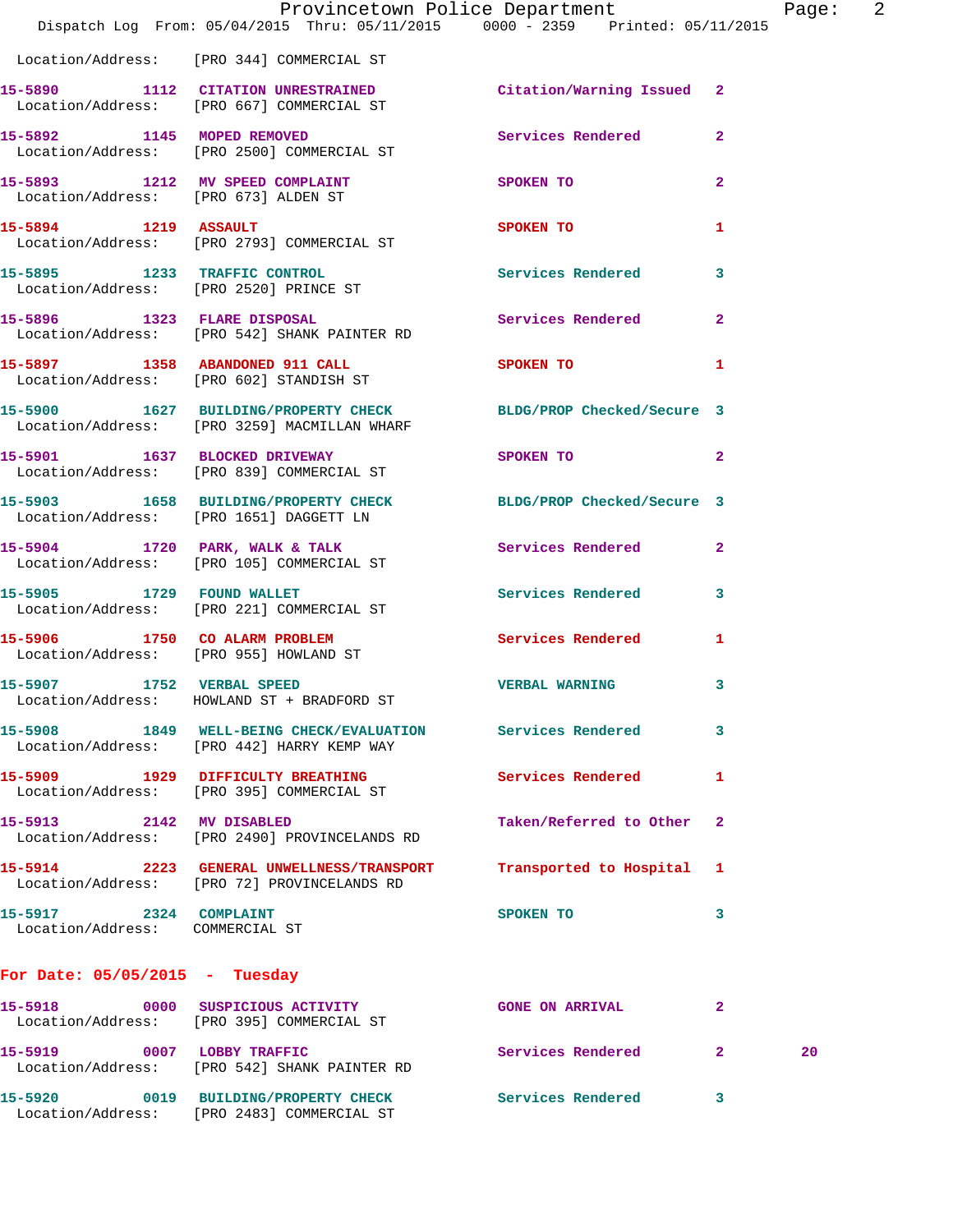|                                 | Provincetown Police Department<br>Dispatch Log From: 05/04/2015 Thru: 05/11/2015 0000 - 2359 Printed: 05/11/2015 |                           |                |
|---------------------------------|------------------------------------------------------------------------------------------------------------------|---------------------------|----------------|
|                                 | 15-5921 0100 MV OBSERVANCE / ASSIGNMENT Services Rendered 3<br>Location/Address: [PRO 106] COMMERCIAL ST         |                           |                |
|                                 | 15-5922 0137 BUILDING/PROPERTY CHECK BLDG/PROP Checked/Secure 3<br>Location/Address: [PRO 1638] COMMERCIAL ST    |                           |                |
|                                 | 15-5923 0137 BUILDING/PROPERTY CHECK Services Rendered<br>Location/Address: [PRO 1778] SHANK PAINTER RD          |                           | 3              |
| 15-5924 0223 MEDICAL EMERGENCY  | Location/Address: [PRO 3222] ALDEN ST                                                                            | Transported to Hospital 1 |                |
|                                 | 15-5925 0319 BUILDING/PROPERTY CHECK BLDG/PROP Checked/Secure 3<br>Location/Address: [PRO 447] JEROME SMITH RD   |                           |                |
|                                 | 15-5926 0503 BUILDING/PROPERTY CHECK<br>Location/Address: [PRO 3430] COMMERCIAL ST                               | Services Rendered         | 3              |
| 15-5927 0744 PARADE/POLLS       | Location/Address: [PRO 105] COMMERCIAL ST                                                                        | Services Rendered         | $\overline{2}$ |
| 15-5928 0751 FOLLOW UP          | Location/Address: [PRO 542] SHANK PAINTER RD                                                                     | <b>Services Rendered</b>  | $\overline{2}$ |
|                                 | 15-5929 0813 SERVICE CALL/SCHOOL Services Rendered<br>Location/Address: [PRO 569] WINSLOW ST                     |                           | 3              |
|                                 | 15-5930 0915 BUILDING/PROPERTY CHECK Services Rendered<br>Location/Address: [PRO 2483] COMMERCIAL ST             |                           | 3              |
|                                 | 15-5931 0938 ALARM - GENERAL<br>Location/Address: [PRO 2496] BAYBERRY AVE                                        | False Alarm               | 1              |
| Location/Address: COMMERCIAL ST | 15-5932 0942 ALARM - GENERAL                                                                                     | False Alarm               | 1              |
|                                 | 15-5933 0954 MEDICAL EMERGENCY/ALARM Services Rendered<br>Location/Address: [PRO 889] CONWELL ST                 |                           | $\mathbf{1}$   |
|                                 | 15-5934 1025 LOST JACKET AND WALLET<br>Location/Address: [PRO 3443] COMMERCIAL ST                                | Services Rendered         | 3              |
| 15-5935 1046 COMPLAINT/NEIGHBOR | Location/Address: [PRO 2110] TREMONT ST                                                                          | SPOKEN TO                 | 3              |

**15-5936 1110 ALARM - GENERAL Services Rendered 1**  Location/Address: [PRO 208] COMMERCIAL ST

**15-5937 1213 BUILDING/PROPERTY CHECK BLDG/PROP Checked/Secure 3**  Location/Address: BRADFORD ST

15-5938 1240 PARK, WALK & TALK **Services Rendered** 2 Location/Address: COMMERCIAL ST

Location/Address: [PRO 3287] ROUTE 6

Location/Address: [PRO 2191] MAYFLOWER AVE

**15-5941 1349 PARKING COMPLAINT / GENERAL Services Rendered 3**  Location/Address: [PRO 542] SHANK PAINTER RD

Location/Address: [PRO 571] ALDEN ST

**15-5943 1410 ANIMAL CALL/RACCOON Services Rendered 2**  Location/Address: [PRO 2521] ROUTE 6

**15-5944 1426 BUILDING/PROPERTY CHECK BLDG/PROP Checked/Secure 3**  Location/Address: [PRO 3317] CEMETERY RD

Page: 3

**15-5939 1302 BUILDING/PROPERTY CHECK BLDG/PROP Checked/Secure 3** 

**15-5940 1324 LARCENY /FORGERY/FRAUD/MAIL SPOKEN TO 2** 

**15-5942 1407 BUILDING/PROPERTY CHECK BLDG/PROP Checked/Secure 3**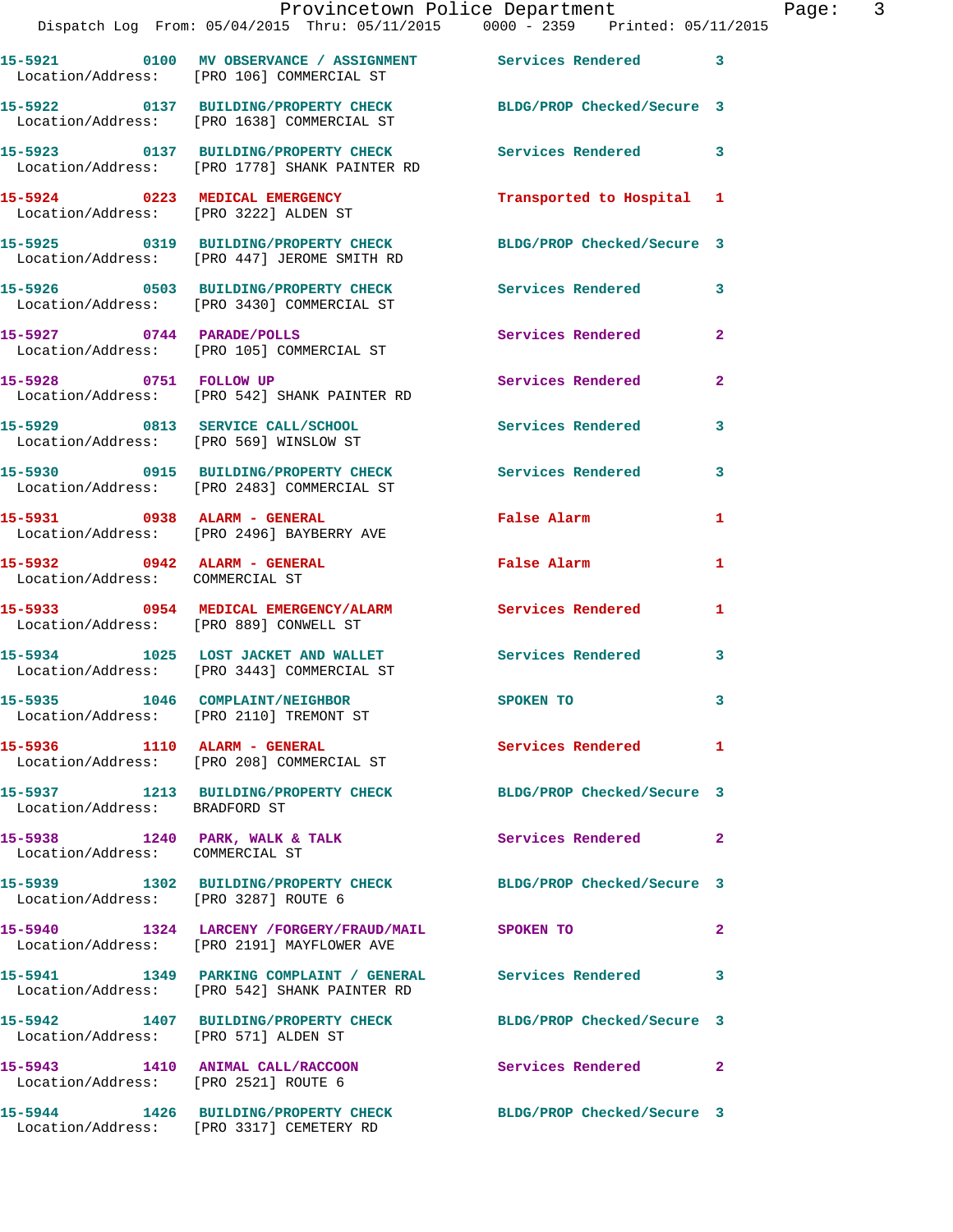| 15-5945 1427 MV STOP                                                    | Location/Address: [PRO 3318] CEMETERY RD                                              | BLDG/PROP Checked/Secure 3 |                |
|-------------------------------------------------------------------------|---------------------------------------------------------------------------------------|----------------------------|----------------|
|                                                                         | 15-5946 1442 LOST KEYS/CROW'S NEST<br>Location/Address: [PRO 542] SHANK PAINTER RD    | <b>Services Rendered</b>   | 3              |
| 15-5947 1505 SUSPICIOUS BAG                                             | Location/Address: RYDER ST + COMMERCIAL ST                                            | <b>Services Rendered</b>   | $\overline{2}$ |
| 15-5948 1506 WELL BEING CHECK                                           | Location/Address: [PRO 1006] NELSON AVE                                               | <b>Services Rendered</b>   | 3              |
| 15-5949 1530 FOLLOW UP                                                  | Location/Address: UPPER MILLER HILL RD                                                | Could Not Locate           | $\mathbf{2}$   |
| 15-5957 1530 ANIMAL CALL<br>Location/Address: [PRO 451] JOHNSON ST      |                                                                                       | Services Rendered          | $\mathbf{2}$   |
| Location/Address: COMMERCIAL ST                                         | 15-5950 1533 SERVE RESTRAINING ORDER                                                  | Could Not Locate           | $\mathbf{2}$   |
|                                                                         | 15-5951 1545 PARK, WALK & TALK<br>Location/Address: [PRO 196] COMMERCIAL ST           | Services Rendered          | $\mathbf{2}$   |
|                                                                         | 15-5953 1648 BUILDING/PROPERTY CHECK<br>Location/Address: [PRO 1778] SHANK PAINTER RD | BLDG/PROP Checked/Secure 3 |                |
| 15-5954 1652 MEDICAL EMERGENCY<br>Location/Address: [PRO 971] KINGS WAY |                                                                                       | Transported to Hospital 1  |                |
| 15-5956 1723 COMPLAINT                                                  | Location/Address: [PRO 3308] HEATHER'S WAY                                            | SPOKEN TO                  | 3              |
| 15-5958 1833 FOLLOW UP<br>Location/Address: UPPER MILLER HILL RD        |                                                                                       | Could Not Locate           | $\overline{2}$ |
| 15-5959 1849 HAZARDS                                                    | Location/Address: [PRO 526] RYDER ST EXT                                              | Services Rendered          | $\mathbf{2}$   |
|                                                                         | 15-5960 1931 MEDICAL/CHEST PAIN<br>Location/Address: [PRO 375] COMMERCIAL ST          | Transported to Hospital 1  |                |
|                                                                         | 15-5961 2057 BUILDING/PROPERTY CHECK<br>Location/Address: [PRO 519] RACE POINT RD     | BLDG/PROP Checked/Secure 3 |                |
|                                                                         | 15-5962 2227 BUILDING/PROPERTY CHECK<br>Location/Address: [PRO 564] BAYBERRY AVE      | BLDG/PROP Checked/Secure 3 |                |
|                                                                         | 15-5963 2304 BUILDING/PROPERTY CHECK<br>Location/Address: [PRO 3430] COMMERCIAL ST    | Services Rendered          | 3              |
|                                                                         | 15-5964 2326 BUILDING/PROPERTY CHECK<br>Location/Address: [PRO 444] HIGH POLE HILL    | <b>Services Rendered</b>   | 3              |
|                                                                         | 15-5965 2340 BUILDING/PROPERTY CHECK<br>Location/Address: [PRO 3296] SHANK PAINTER RD | BLDG/PROP Checked/Secure 3 |                |
| 15-5968                                                                 | 2343 BUILDING/PROPERTY CHECK<br>Location/Address: [PRO 2489] BRADFORD ST              | Services Rendered          | 3              |
|                                                                         | 15-5966 2344 BUILDING/PROPERTY CHECK<br>Location/Address: [PRO 1778] SHANK PAINTER RD | BLDG/PROP Checked/Secure 3 |                |
|                                                                         | Location/Address: [PRO 545] SHANK PAINTER RD                                          | BLDG/PROP Checked/Secure 3 |                |
|                                                                         |                                                                                       |                            |                |

**For Date: 05/06/2015 - Wednesday**

| 15–5969<br>0000 BUILDING/PROPERTY CHECK | BLDG/PROP Checked/Secure 3 |
|-----------------------------------------|----------------------------|
|-----------------------------------------|----------------------------|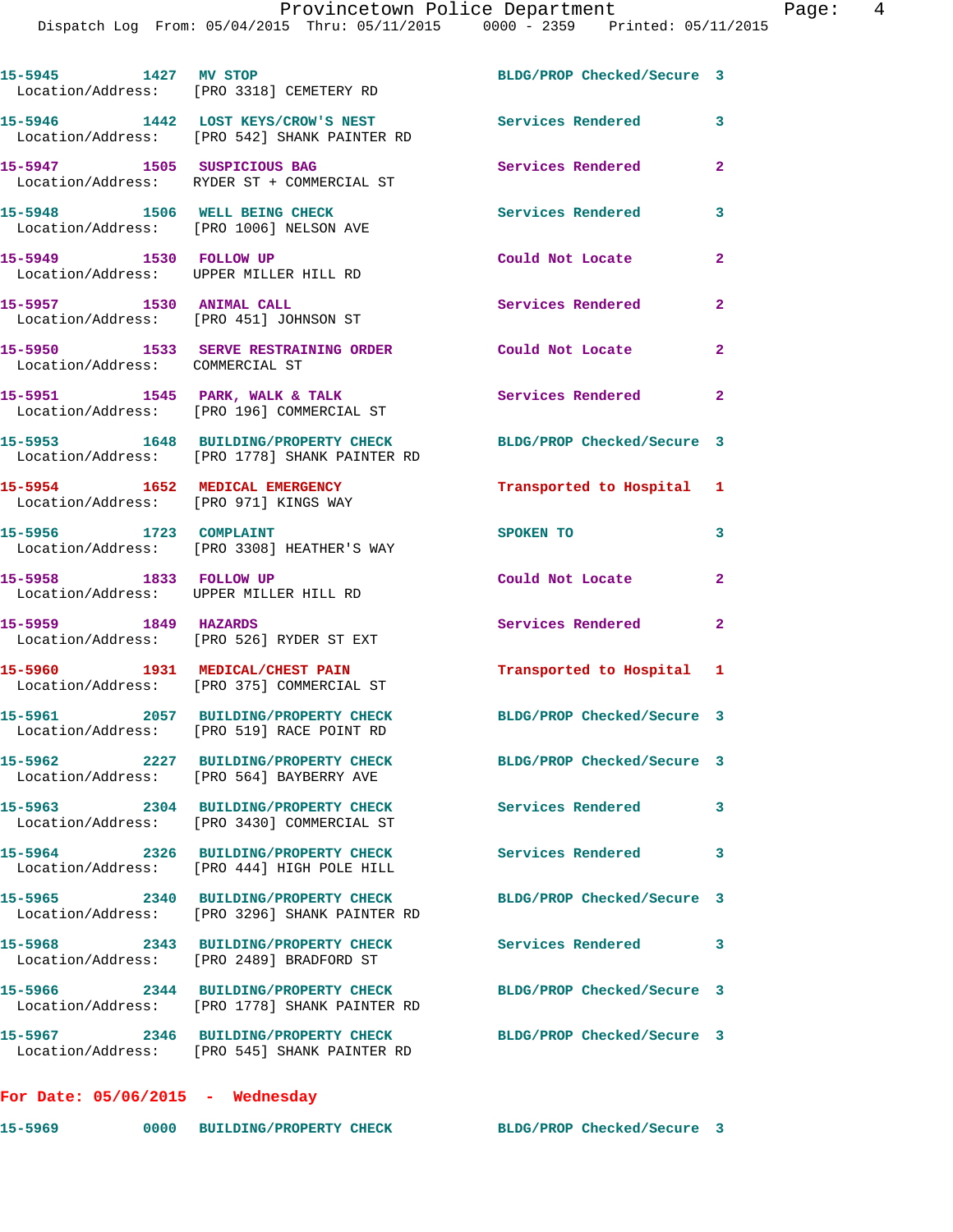|                                                   | Dispatch Log From: 05/04/2015 Thru: 05/11/2015 0000 - 2359 Printed: 05/11/2015                                | Provincetown Police Department          |                | Page: 5 |  |
|---------------------------------------------------|---------------------------------------------------------------------------------------------------------------|-----------------------------------------|----------------|---------|--|
|                                                   | Location/Address: [PRO 1989] COMMERCIAL ST                                                                    |                                         |                |         |  |
|                                                   | 15-5970 0001 ASSIST CITIZEN<br>Location/Address: [PRO 542] SHANK PAINTER RD                                   | SPOKEN TO                               | 3              |         |  |
| Location/Address: [PRO 521] ROUTE 6               | 15-5972 0005 BUILDING/PROPERTY CHECK Services Rendered 3                                                      |                                         |                |         |  |
|                                                   | 15-5971 0012 LOBBY TRAFFIC<br>Location/Address: [PRO 542] SHANK PAINTER RD                                    | Services Rendered 2                     |                | 29      |  |
|                                                   | 15-5973 0020 BUILDING/PROPERTY CHECK<br>Location/Address: [PRO 3430] COMMERCIAL ST                            | BLDG/PROP Checked/Secure 3              |                |         |  |
|                                                   | 15-5974 0030 BUILDING/PROPERTY CHECK BLDG/PROP Checked/Secure 3<br>Location/Address: [PRO 306] COMMERCIAL ST  |                                         |                |         |  |
|                                                   | 15-5975 0101 BUILDING/PROPERTY CHECK<br>Location/Address: [PRO 440] HARRY KEMP WAY                            | BLDG/PROP Checked/Secure 3              |                |         |  |
|                                                   | 15-5976 0155 BUILDING/PROPERTY CHECK Services Rendered 3<br>Location/Address: [PRO 2898] JEROME SMITH RD      |                                         |                |         |  |
|                                                   | 15-5977 0200 BUILDING/PROPERTY CHECK<br>Location/Address: [PRO 2206] COMMERCIAL ST                            | BLDG/PROP Checked/Secure 3              |                |         |  |
| 15-5978 0231 MV STOP<br>Location/Address: ROUTE 6 |                                                                                                               | VERBAL WARNING 3                        |                |         |  |
|                                                   | 15-5979 0310 BUILDING/PROPERTY CHECK BLDG/PROP Checked/Secure 3<br>Location/Address: [PRO 2500] COMMERCIAL ST |                                         |                |         |  |
|                                                   | 15-5980 0455 BUILDING/PROPERTY CHECK<br>Location/Address: [PRO 3259] MACMILLAN WHARF                          | BLDG/PROP Checked/Secure 3              |                |         |  |
|                                                   | 15-5982 0521 BUILDING/PROPERTY CHECK<br>Location/Address: [PRO 2206] COMMERCIAL ST                            | BLDG/PROP Checked/Secure 3              |                |         |  |
| Location/Address: ROUTE 6 + SNAIL RD              | 15-5983 0539 MV OBSERVANCE / ASSIGNMENT Services Rendered 3                                                   |                                         |                |         |  |
|                                                   | 15-5984 0704 BUILDING/PROPERTY CHECK BLDG/PROP Checked/Secure 3<br>Location/Address: [PRO 1638] COMMERCIAL ST |                                         |                |         |  |
| Location/Address: BRADFORD ST                     | 15-5985 0710 MEDICAL EMERGENCY/CHEST PAINS Transported to Hospital 1                                          |                                         |                |         |  |
|                                                   | 15-5986 0714 FOLLOW UP<br>Location/Address: [PRO 3443] COMMERCIAL ST                                          | Services Rendered 2                     |                |         |  |
|                                                   | 15-5987 0730 BUILDING/PROPERTY CHECK BLDG/PROP Checked/Secure 3<br>Location/Address: [PRO 3256] COMMERCIAL ST |                                         |                |         |  |
|                                                   | 15-5988 0757 FOLLOW UP<br>Location/Address: [PRO 3442] COMMERCIAL ST                                          | SPOKEN TO DESCRIPTION OF REAL PROPERTY. | $\mathbf{2}$   |         |  |
|                                                   | 15-5989 0809 SERVICE CALL/SCHOOL 5 Services Rendered 3<br>Location/Address: [PRO 569] WINSLOW ST              |                                         |                |         |  |
|                                                   | 15-5990 0824 LOST WALLET/FOUND<br>Location/Address: [PRO 939] FRANKLIN ST                                     | Services Rendered                       | 3              |         |  |
|                                                   | 15-5991 0832 FIRE, OTHER/WORKING ON SYSTEM Services Rendered 1<br>Location/Address: [PRO 253] COMMERCIAL ST   |                                         |                | 1       |  |
|                                                   | 15-5992 0833 HARASSMENT<br>Location/Address: [PRO 395] COMMERCIAL ST                                          | SPOKEN TO                               | $\overline{2}$ |         |  |
|                                                   | 15-5993 0852 MV OBSERVANCE / ASSIGNMENT Services Rendered 3<br>Location/Address: SNAIL RD + COMMERCIAL ST     |                                         |                |         |  |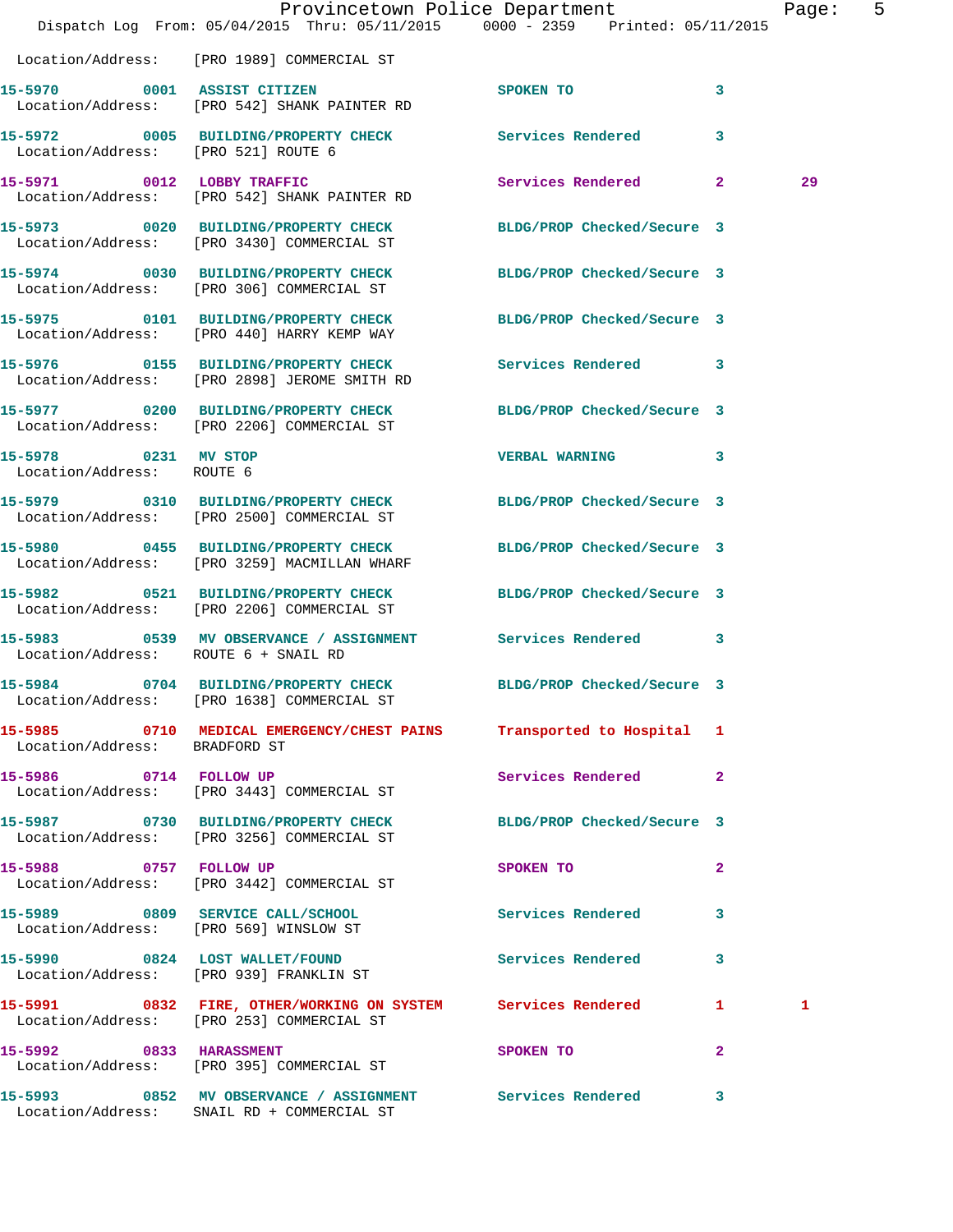|                                      | Provincetown Police Department<br>Dispatch Log From: 05/04/2015 Thru: 05/11/2015 0000 - 2359 Printed: 05/11/2015    |                            | Page: 6        |
|--------------------------------------|---------------------------------------------------------------------------------------------------------------------|----------------------------|----------------|
|                                      | 15-5994 0913 TRESPASS<br>Location/Address: [PRO 395] COMMERCIAL ST                                                  | Services Rendered 2        |                |
|                                      | 15-5995 0952 MV COMPLAINT Services Rendered 2<br>Location/Address: [PRO 542] SHANK PAINTER RD                       |                            |                |
|                                      | 15-5996 1015 BUILDING/PROPERTY CHECK Services Rendered 3<br>Location/Address: [PRO 2500] COMMERCIAL ST              |                            |                |
|                                      | 15-5997 1033 SERVICE CALL SPOKEN TO<br>Location/Address: [PRO 2818] CONWELL ST                                      |                            | 3              |
| 15-5999 1122 MV DISABLED             | Location/Address: [PRO 2518] ROUTE 6                                                                                | Services Rendered 2        |                |
| Location: ROUTE 6 I/B                | 15-6000 1250 MV OBSERVANCE / ASSIGNMENT Services Rendered 3                                                         |                            |                |
|                                      | 15-6001 1303 MV COMPLAINT<br>Location/Address: [PRO 526] RYDER ST EXT                                               | Services Rendered 2        |                |
|                                      | 15-6003 1342 ASSIST AGENCY / HARBORMASTER Citation/Warning Issued 3<br>Location/Address: [PRO 2543] MACMILLAN WHARF |                            |                |
| 15-6004 1346 COMPLAINT               | Location/Address: [PRO 395] COMMERCIAL ST                                                                           | SPOKEN TO 3                |                |
| Location/Address: [PRO 546] ROUTE 6  | 15-6005 1354 MEDICAL EMERGENCY/BLEEDING Services Rendered                                                           |                            | 1              |
| Location/Address: [PRO 2521] ROUTE 6 | 15-6007 1416 ASSIST AGENCY / MUTUAL AID Services Rendered 3                                                         |                            |                |
|                                      | 15-6008 1456 ALARM - GENERAL<br>Location/Address: [PRO 2859] BRADFORD ST                                            | False Alarm                | 1              |
|                                      | 15-6009 1513 MV DISABLED<br>Location/Address: [PRO 113] COMMERCIAL ST                                               | Services Rendered 2        |                |
|                                      | 15-6010 1517 TRESPASS/SERVE ORDER<br>Location/Address: [PRO 395] COMMERCIAL ST                                      | Services Rendered 2        |                |
|                                      | 15-6011 1519 SERVE RESTRAINING ORDER Services Rendered<br>Location/Address: [PRO 542] SHANK PAINTER RD              |                            |                |
|                                      | 15-6012 1602 PARK, WALK & TALK<br>Location/Address: [PRO 285] COMMERCIAL ST                                         | Services Rendered          | $\overline{a}$ |
|                                      | 15-6013 1608 BUILDING/PROPERTY CHECK BLDG/PROP Checked/Secure 3<br>Location/Address: [PRO 105] COMMERCIAL ST        |                            |                |
|                                      | 15-6014 1705 MV HIT & RUN<br>Location/Address: [PRO 539] SHANK PAINTER RD                                           | Services Rendered          | $\mathbf{2}$   |
|                                      | 15-6015 1709 BUILDING/PROPERTY CHECK BLDG/PROP Checked/Secure 3<br>Location/Address: [PRO 447] JEROME SMITH RD      |                            |                |
| Location/Address: [PRO 3440] ROUTE 6 | 15-6016 1736 MV OBSERVANCE / ASSIGNMENT Services Rendered                                                           |                            | 3              |
| 15-6017 1746 TTY TEST CALL           | Location/Address: [PRO 542] SHANK PAINTER RD                                                                        | Services Rendered          | 1              |
|                                      | 15-6018 1758 MEDICAL EMERGENCY<br>Location/Address: [PRO 1861] COURT ST                                             | Transported to Hospital 1  |                |
|                                      | 15-6019 1809 BUILDING/PROPERTY CHECK BLDG/PROP Checked/Secure 3<br>Location/Address: [PRO 3259] MACMILLAN WHARF     |                            |                |
|                                      | 15-6020 1810 BUILDING/PROPERTY CHECK<br>Location/Address: [PRO 3259] MACMILLAN WHARF                                | BLDG/PROP Checked/Secure 3 |                |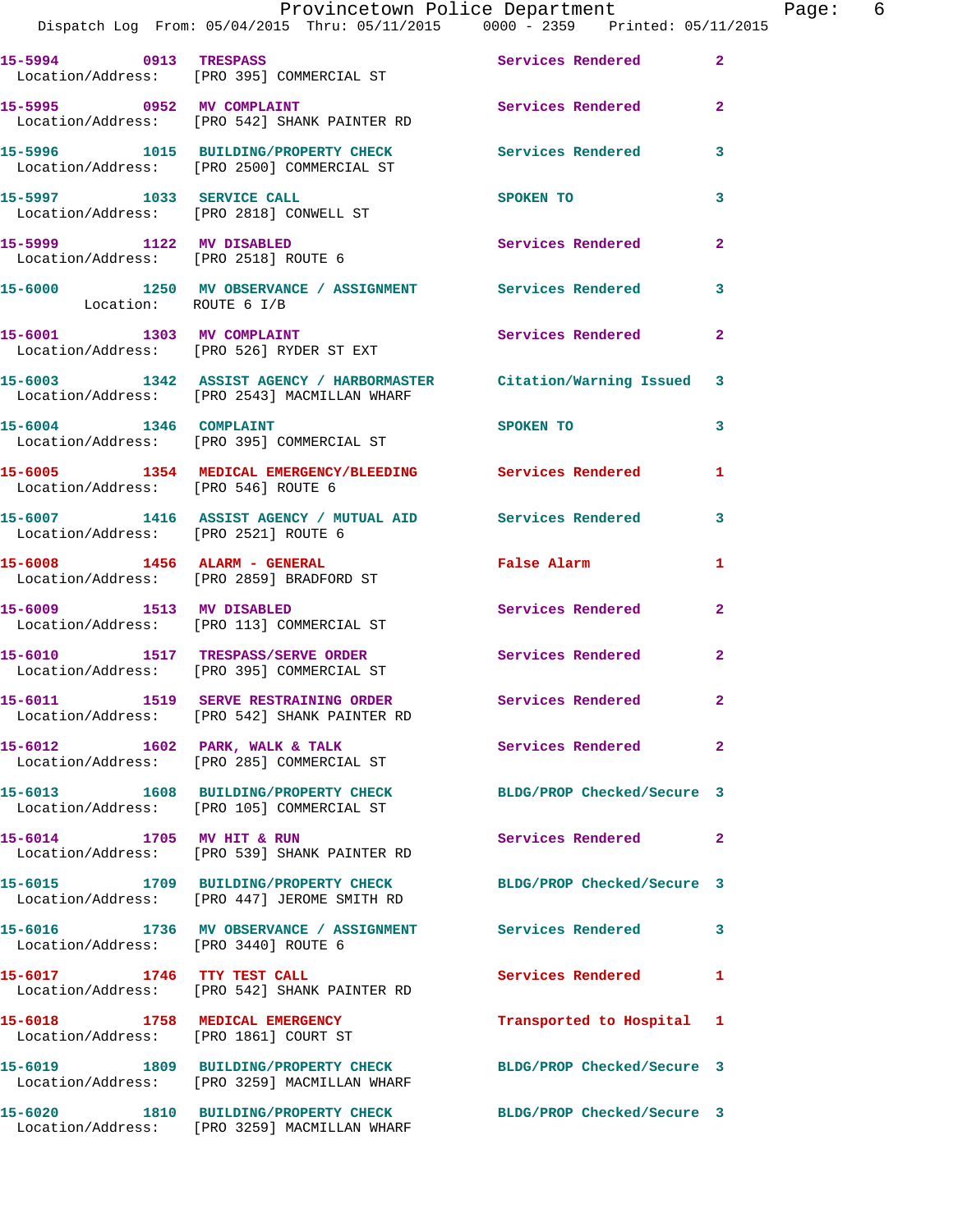## Provincetown Police Department Fage: 7

Dispatch Log From: 05/04/2015 Thru: 05/11/2015 0000 - 2359 Printed: 05/11/2015

|                      | 15-6021 1825 DRONE LAUNCH                                                                                    | <b>Services Rendered</b>   | $\overline{\mathbf{3}}$ |
|----------------------|--------------------------------------------------------------------------------------------------------------|----------------------------|-------------------------|
|                      | 15-6023 1908 ASSIST CITIZEN<br>Location/Address: [PRO 542] SHANK PAINTER RD                                  | <b>Services Rendered</b>   | $\overline{\mathbf{3}}$ |
|                      | 15-6024 1911 BUILDING/PROPERTY CHECK BLDG/PROP Checked/Secure 3<br>Location/Address: [PRO 564] BAYBERRY AVE  |                            |                         |
|                      | 15-6027 1920 PARK, WALK & TALK<br>Location/Address: [PRO 106] COMMERCIAL ST                                  | <b>Services Rendered</b>   | $\mathbf{2}$            |
|                      | 15-6025 1924 FOUND CASH<br>Location/Address: [PRO 542] SHANK PAINTER RD                                      | Services Rendered          | $\mathbf{3}$            |
|                      | 15-6026 2004 BUILDING/PROPERTY CHECK BLDG/PROP Checked/Secure 3<br>Location/Address: [PRO 187] COMMERCIAL ST |                            |                         |
|                      | 15-6028 2014 ERRATIC SCOOTER<br>Location/Address: BRADFORD ST + WINTHROP ST<br>Refer To Arrest: 15-64-AR     | Arrest(s) Made             | $\mathbf{2}$            |
|                      | 15-6029 2155 MV ALARM<br>Location/Address: [PRO 375] COMMERCIAL ST                                           | <b>Services Rendered</b>   | $\mathbf{2}$            |
|                      | 15-6030 2314 BUILDING/PROPERTY CHECK<br>Location/Address: [PRO 447] JEROME SMITH RD                          | BLDG/PROP Checked/Secure 3 |                         |
|                      | 15-6031 2314 BUILDING/PROPERTY CHECK<br>Location/Address: [PRO 433] RYDER ST EXT                             | BLDG/PROP Checked/Secure 3 |                         |
| 15-6032 2321 MV STOP | Location/Address: [PRO 3231] BRADFORD ST                                                                     | <b>VERBAL WARNING</b>      | 3                       |
|                      | 15-6033 2324 BUILDING/PROPERTY CHECK Services Rendered<br>Location/Address: [PRO 2483] COMMERCIAL ST         |                            | 3                       |
|                      | 15-6035 2344 MV STOP<br>Location/Address: BRADFORD ST EXT + PROVINCELANDS RD                                 | <b>VERBAL WARNING</b>      | 3                       |
|                      |                                                                                                              |                            |                         |

**15-6036 2349 BUILDING/PROPERTY CHECK BLDG/PROP Checked/Secure 3**  Location/Address: [PRO 2713] COMMERCIAL ST

## **For Date: 05/07/2015 - Thursday**

|                                                                    | Location/Address: [PRO 542] SHANK PAINTER RD                                                                    |           |                         | 25 |
|--------------------------------------------------------------------|-----------------------------------------------------------------------------------------------------------------|-----------|-------------------------|----|
|                                                                    | Location/Address: [PRO 182] COMMERCIAL ST                                                                       |           | $\overline{2}$          |    |
|                                                                    | 15-6040   0104 BUILDING/PROPERTY CHECK BLDG/PROP Checked/Secure 3<br>Location/Address: [PRO 444] HIGH POLE HILL |           |                         |    |
|                                                                    | 15-6041  0115 LOST IPHONE/WALLET/LOCATED  Services Rendered<br>Location/Address: [PRO 1952] COMMERCIAL ST       |           | 3                       |    |
|                                                                    | 15-6042 0120 BUILDING/PROPERTY CHECK Services Rendered<br>Location/Address: [PRO 2977] COMMERCIAL ST            |           | 3                       |    |
|                                                                    | 15-6043 0138 BUILDING/PROPERTY CHECK BLDG/PROP Checked/Secure 3<br>Location/Address: [PRO 530] SHANK PAINTER RD |           |                         |    |
| 15-6080 0208 SERVICE CALL<br>Location/Address: [PRO 3222] ALDEN ST |                                                                                                                 | SPOKEN TO | $\overline{\mathbf{3}}$ |    |
|                                                                    | 15-6044 0234 BUILDING/PROPERTY CHECK BY LAW VIOLATION<br>Location/Address: [PRO 3259] MACMILLAN WHARF           |           | 3                       |    |
|                                                                    | 15-6045 		 0248 MV OBSERVANCE / ASSIGNMENT Services Rendered                                                    |           | 3                       |    |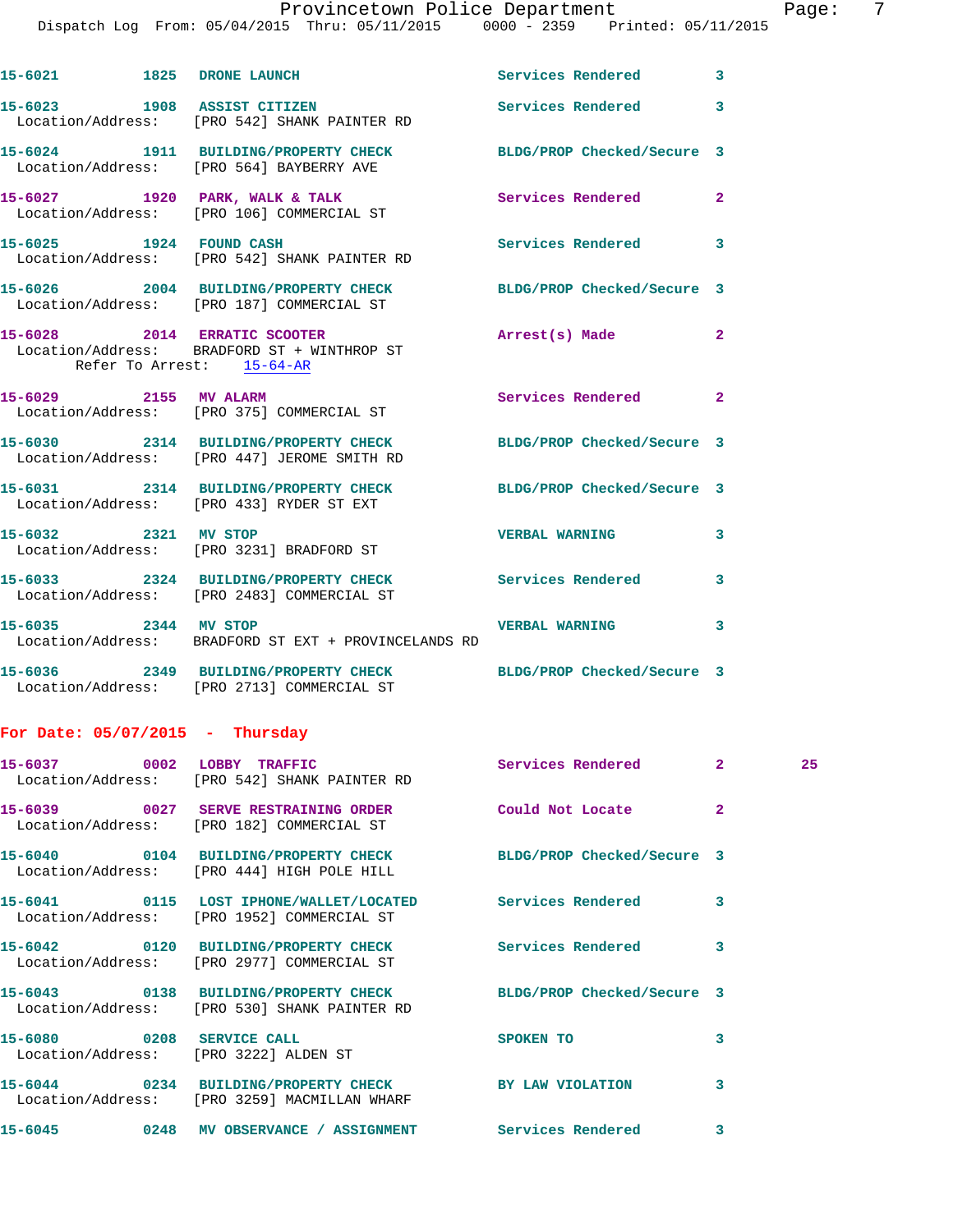|                                                                          | Provincetown Police Department<br>Dispatch Log From: 05/04/2015 Thru: 05/11/2015 0000 - 2359 Printed: 05/11/2015 |                            |                |
|--------------------------------------------------------------------------|------------------------------------------------------------------------------------------------------------------|----------------------------|----------------|
|                                                                          | Location/Address: [PRO 2389] COMMERCIAL ST                                                                       |                            |                |
|                                                                          | 15-6046 0256 BUILDING/PROPERTY CHECK<br>Location/Address: [PRO 1646] WINSLOW ST                                  | BLDG/PROP Checked/Secure 3 |                |
|                                                                          | 15-6047 0447 BUILDING/PROPERTY CHECK<br>Location/Address: [PRO 2499] RACE POINT RD                               | BLDG/PROP Checked/Secure 3 |                |
|                                                                          | 15-6048 0447 BUILDING/PROPERTY CHECK<br>Location/Address: [PRO 2499] RACE POINT RD                               | <b>Services Rendered</b>   | 3              |
|                                                                          | 15-6049 0459 BUILDING/PROPERTY CHECK<br>Location/Address: [PRO 1638] COMMERCIAL ST                               | BLDG/PROP Checked/Secure 3 |                |
|                                                                          | 15-6050 0507 MV OBSERVANCE / ASSIGNMENT<br>Location/Address: [PRO 447] JEROME SMITH RD                           | No Action Required         | 3              |
| Location/Address: [PRO 58] BRADFORD ST                                   | 15-6051 0517 MV OBSERVANCE / ASSIGNMENT Services Rendered                                                        |                            | 3              |
|                                                                          | 15-6052 0542 BUILDING/PROPERTY CHECK<br>Location/Address: [PRO 1778] SHANK PAINTER RD                            | BLDG/PROP Checked/Secure 3 |                |
|                                                                          | 15-6053 0637 MEDICAL EMERGENCY<br>Location/Address: [PRO 3258] BRADFORD ST                                       | Transported to Hospital    | 1              |
|                                                                          | 15-6055 0728 BUILDING/PROPERTY CHECK<br>Location/Address: [PRO 526] RYDER ST EXT                                 | <b>Services Rendered</b>   | 3              |
|                                                                          | 15-6057 0814 SERVICE CALL/SCHOOL<br>Location/Address: [PRO 569] WINSLOW ST                                       | <b>Services Rendered</b>   | 3              |
| 15-6058 0826 MEDICAL EMERGENCY<br>Location/Address: [PRO 1561] CONANT ST |                                                                                                                  | Transported to Hospital    | 1              |
| 15-6059 0941 TRESPASS<br>Location/Address: SHIPS WAY RD                  |                                                                                                                  | SPOKEN TO                  | $\overline{a}$ |
| 15-6060 1005 SERVICE CALL<br>Location/Address: [PRO 3222] ALDEN ST       |                                                                                                                  | <b>SPOKEN TO</b>           | 3              |
| 15-6061 1014 WIRES DOWN                                                  | Location/Address: [PRO 3136] RACE POINT RD                                                                       | Services Rendered          | $\overline{a}$ |
| 15-6062 1055 NOISE COMPLAINT                                             | Location/Address: [PRO 442] HARRY KEMP WAY                                                                       | SPOKEN TO                  | 3              |
|                                                                          | 15-6063 1113 FOLLOW UP<br>Location/Address: [PRO 2818] CONWELL ST                                                | Services Rendered          | $\mathbf{2}$   |
|                                                                          | 15-6064 1144 ASSIST CITIZEN/LOCKBOX Services Rendered<br>Location/Address: [PRO 2528] SHIPS WAY RD EXT           |                            | 3              |
|                                                                          | 15-6065 1246 SERVE RESTRAINING ORDER<br>Location/Address: [PRO 1584] MONTELLO ST                                 | <b>Services Rendered</b>   | $\mathbf{2}$   |
|                                                                          | 15-6066 1422 PARKING COMPLAINT / GENERAL Services Rendered<br>Location/Address: [PRO 2500] COMMERCIAL ST         |                            | 3              |
|                                                                          | 15-6067 1539 PARK, WALK & TALK<br>Location/Address: [PRO 105] COMMERCIAL ST                                      | No Action Required         | $\mathbf{2}$   |
|                                                                          | 15-6068 1601 BUILDING/PROPERTY CHECK<br>Location/Address: [PRO 175] COMMERCIAL ST                                | BLDG/PROP Checked/Secure 3 |                |
| Location/Address: [PRO 512] PRINCE ST                                    | 15-6069 1618 BUILDING/PROPERTY CHECK                                                                             | BLDG/PROP Checked/Secure 3 |                |
| Location/Address: [PRO 1588] PEARL ST                                    | 15-6070 1628 PARKED MV COMPLAINT                                                                                 | Services Rendered          | $\mathbf{2}$   |

Page: 8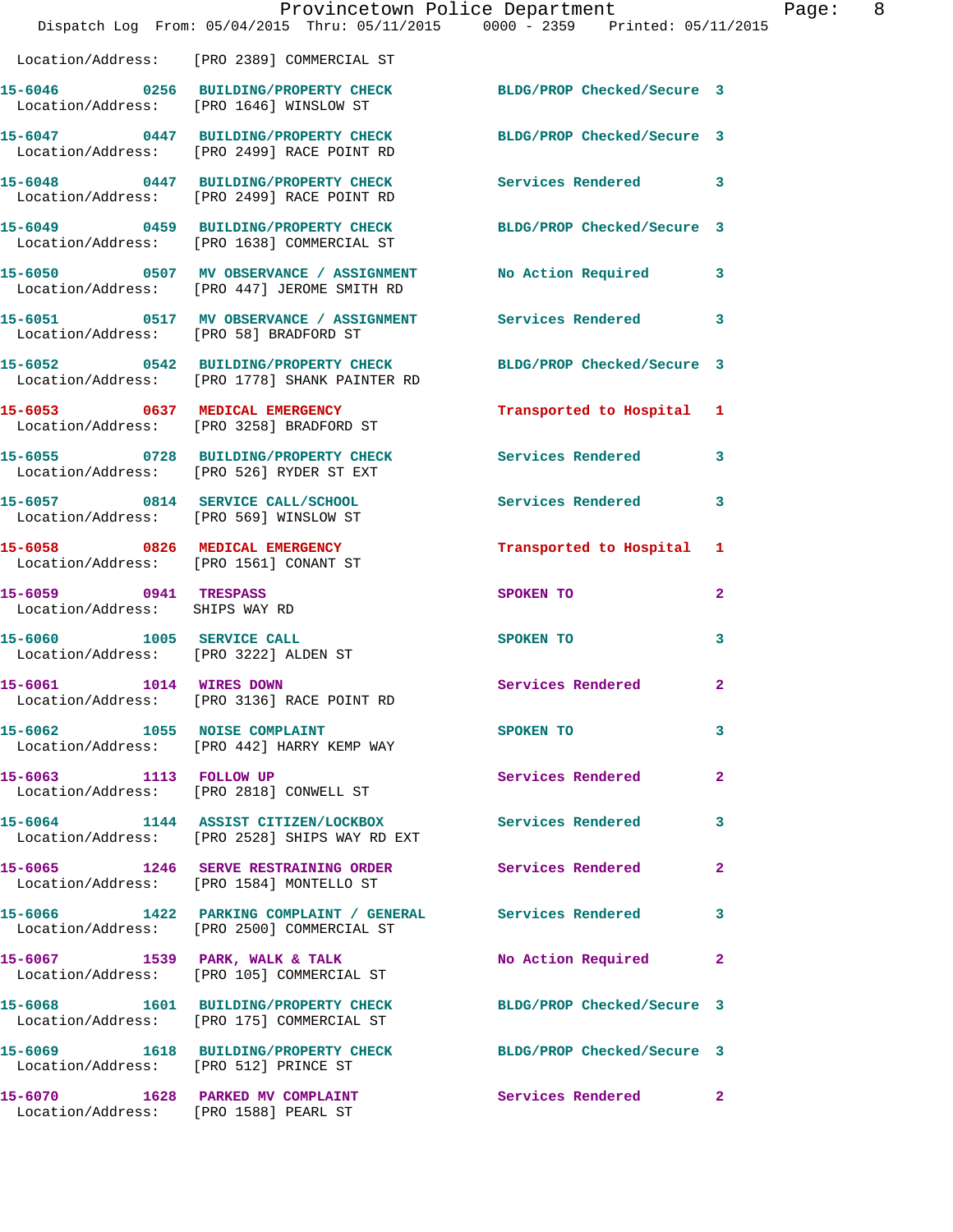|         |      |                                          | Provincetown Police Department                                                 |                   | Page: | - 9 |
|---------|------|------------------------------------------|--------------------------------------------------------------------------------|-------------------|-------|-----|
|         |      |                                          | Dispatch Log From: 05/04/2015 Thru: 05/11/2015 0000 - 2359 Printed: 05/11/2015 |                   |       |     |
| 15-6071 | 1637 | FOX CALL                                 |                                                                                | Services Rendered |       |     |
|         |      | Location/Address: [PRO 1400] MONTELLO ST |                                                                                |                   |       |     |
| 15-6072 | 1658 | PARK, WALK & TALK                        |                                                                                | Services Rendered |       |     |

 Location/Address: [PRO 105] COMMERCIAL ST **15-6073 1728 CRIM APP/CITATION SPEED Citation/Warning Issued 3**  Location/Address: [PRO 2521] ROUTE 6

**15-6075 1813 BUILDING/PROPERTY CHECK BLDG/PROP Checked/Secure 3**  Location/Address: [PRO 444] HIGH POLE HILL

**15-6076 1846 NOISE COMPLAINT Unfounded 3**  Location/Address: [PRO 3276] COMMERCIAL ST **15-6077 2026 MV STOP No Action Required 3** 

 Location/Address: [PRO 539] SHANK PAINTER RD 15-6078 2034 PARK, WALK & TALK **Services Rendered** 2 Location/Address: [PRO 165] COMMERCIAL ST **15-6079 2053 BUILDING/PROPERTY CHECK BLDG/PROP Checked/Secure 3** 

 Location/Address: [PRO 182] COMMERCIAL ST **15-6081 2110 HARASSMENT ORDER CONCERN SPOKEN TO 3**  Location/Address: [PRO 2561] CENTER ST **15-6082 2145 BUILDING/PROPERTY CHECK BLDG/PROP Checked/Secure 3**  Location/Address: [PRO 519] RACE POINT RD

**15-6083 2332 BUILDING/PROPERTY CHECK BLDG/PROP Checked/Secure 3**  Location/Address: [PRO 3430] COMMERCIAL ST **15-6084 2333 BUILDING/PROPERTY CHECK BLDG/PROP Checked/Secure 3**  Location/Address: [PRO 440] HARRY KEMP WAY

## **For Date: 05/08/2015 - Friday**

|                                        | 15-6087 6001 MV OBSERVANCE / ASSIGNMENT Services Rendered 3<br>Location/Address: BRADFORD ST + HOWLAND ST                    |                       |                         |    |
|----------------------------------------|------------------------------------------------------------------------------------------------------------------------------|-----------------------|-------------------------|----|
|                                        | 15-6088 0003 LOBBY TRAFFIC Services Rendered 2<br>Location/Address: [PRO 542] SHANK PAINTER RD                               |                       |                         | 27 |
|                                        | 15-6089 0003 BUILDING/PROPERTY CHECK BLDG/PROP Checked/Secure 3<br>Location/Address: [PRO 2713] COMMERCIAL ST                |                       |                         |    |
| Location/Address: [PRO 512] PRINCE ST  | 15-6090 0042 BUILDING/PROPERTY CHECK BLDG/PROP Checked/Secure 3                                                              |                       |                         |    |
|                                        | 15-6091 0047 BUILDING/PROPERTY CHECK BLDG/PROP Checked/Secure 3<br>Location/Address: [PRO 1778] SHANK PAINTER RD             |                       |                         |    |
| Location/Address: [PRO 94] BRADFORD ST | 15-6092 0053 MV OBSERVANCE / ASSIGNMENT Services Rendered                                                                    |                       | $\overline{\mathbf{3}}$ |    |
|                                        | 15-6093 0121 BUILDING/PROPERTY CHECK BLDG/PROP Checked/Secure 3<br>Location/Address: [PRO 1780] JOHNSON ST                   |                       |                         |    |
|                                        | 15-6094 0127 MV STOP<br>Location/Address: [PRO 2043] BRADFORD ST                                                             | <b>VERBAL WARNING</b> | 3                       |    |
|                                        | 15-6095       0139   BUILDING/PROPERTY CHECK        Services Rendered<br>Location/Address: [PRO 2490] PROVINCELANDS RD       |                       | 3                       |    |
|                                        | 15-6096       0145   BUILDING/PROPERTY CHECK        BLDG/PROP Checked/Secure 3<br>Location/Address: [PRO 2500] COMMERCIAL ST |                       |                         |    |
|                                        | 15-6097  0154 BUILDING/PROPERTY CHECK Services Rendered<br>Location/Address: [PRO 2977] COMMERCIAL ST                        |                       | $\mathbf{3}$            |    |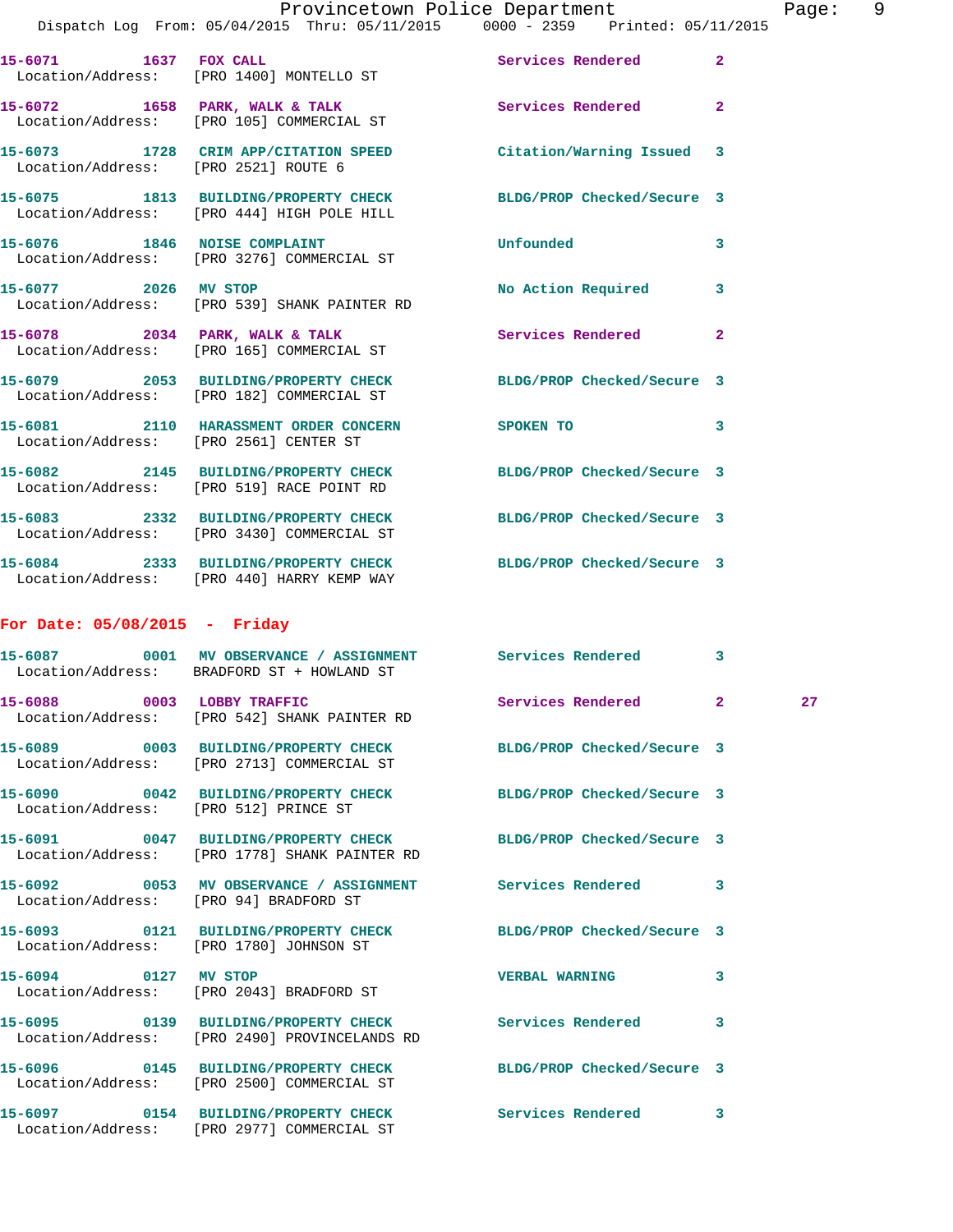|                                                                            | 15-6098 0213 BUILDING/PROPERTY CHECK<br>Location/Address: [PRO 3151] COMMERCIAL ST                                | BLDG/PROP Checked/Secure 3 |                            |
|----------------------------------------------------------------------------|-------------------------------------------------------------------------------------------------------------------|----------------------------|----------------------------|
|                                                                            | 15-6099 0220 BUILDING/PROPERTY CHECK<br>Location/Address: [PRO 1778] SHANK PAINTER RD                             | BLDG/PROP Checked/Secure 3 |                            |
|                                                                            | 15-6100 0431 BUILDING/PROPERTY CHECK<br>Location/Address: [PRO 1638] COMMERCIAL ST                                | BLDG/PROP Checked/Secure 3 |                            |
|                                                                            | 15-6101 0458 BUILDING/PROPERTY CHECK<br>Location/Address: [PRO 2206] COMMERCIAL ST                                | BLDG/PROP Checked/Secure 3 |                            |
|                                                                            | 15-6102 0522 BUILDING/PROPERTY CHECK<br>Location/Address: [PRO 1646] WINSLOW ST                                   | BLDG/PROP Checked/Secure 3 |                            |
|                                                                            | 15-6103 0523 BUILDING/PROPERTY CHECK<br>Location/Address: [PRO 2898] JEROME SMITH RD                              | Services Rendered 3        |                            |
|                                                                            | 15-6104 0550 MV OBSERVANCE / ASSIGNMENT Services Rendered 3<br>Location/Address: RACE POINT RD + SEASHORE PARK DR |                            |                            |
|                                                                            |                                                                                                                   | BLDG/PROP Checked/Secure 3 |                            |
| Location/Address: [PRO 3440] ROUTE 6                                       |                                                                                                                   |                            | 3                          |
|                                                                            | 15-6107 0805 ANIMAL CALL/DOG<br>Location/Address: [PRO 253] COMMERCIAL ST                                         | <b>GONE ON ARRIVAL</b>     | $\overline{a}$             |
| 15-6108 0814 SERVICE CALL/SCHOOL<br>Location/Address: [PRO 569] WINSLOW ST |                                                                                                                   | <b>Services Rendered</b>   | 3                          |
| 15-6109 0820 ANIMAL CALL<br>Location/Address: TREMONT ST                   |                                                                                                                   | Services Rendered          | $\overline{2}$             |
| 15-6110 0821 ALARM -ATM                                                    | Location/Address: [PRO 3193] COMMERCIAL ST                                                                        | Services Rendered          | 1                          |
| Location/Address: [PRO 2521] ROUTE 6                                       | 15-6111 0844 ASSIST AGENCY / MUTUAL AID Services Rendered                                                         |                            | 3                          |
|                                                                            | 15-6112 0910 ALARM - GENERAL<br>Location/Address: [PRO 2859] BRADFORD ST                                          | Services Rendered          | 1                          |
| 15-6113 0913 MV STOP                                                       | Location/Address: [PRO 3670] SHANK PAINTER RD                                                                     | <b>VERBAL WARNING</b>      | 3                          |
|                                                                            | 15-6114 0922 PARKING COMPLAINT / GENERAL GONE ON ARRIVAL 3<br>Location/Address: [PRO 165] COMMERCIAL ST           |                            |                            |
|                                                                            | 15-6115 0929 PARK, WALK & TALK<br>Location/Address: [PRO 105] COMMERCIAL ST                                       | Services Rendered 2        |                            |
|                                                                            | 15-6117 1000 BUILDING/PROPERTY CHECK<br>Location/Address: [PRO 3317] CEMETERY RD                                  | BLDG/PROP Checked/Secure 3 |                            |
|                                                                            | 15-6118 1000 BUILDING/PROPERTY CHECK<br>Location/Address: [PRO 3318] CEMETERY RD                                  | BLDG/PROP Checked/Secure 3 |                            |
|                                                                            | 15-6124 1005 SERVE RESTRAINING ORDER<br>Location/Address: [PRO 542] SHANK PAINTER RD                              | <b>Services Rendered</b>   | $\mathbf{2}$               |
| 15-6119 1015 DISTURBANCE<br>Location/Address: COMMERCIAL ST                |                                                                                                                   | Services Rendered          | 1                          |
|                                                                            | 15-6120 1030 ANIMAL CALL/PET PANTRY<br>Location/Address: [PRO 285] COMMERCIAL ST                                  | <b>Services Rendered</b>   | $\overline{\phantom{a}}$ 2 |
| 15-6122<br>1103 FOLLOW UP                                                  |                                                                                                                   | Services Rendered 2        |                            |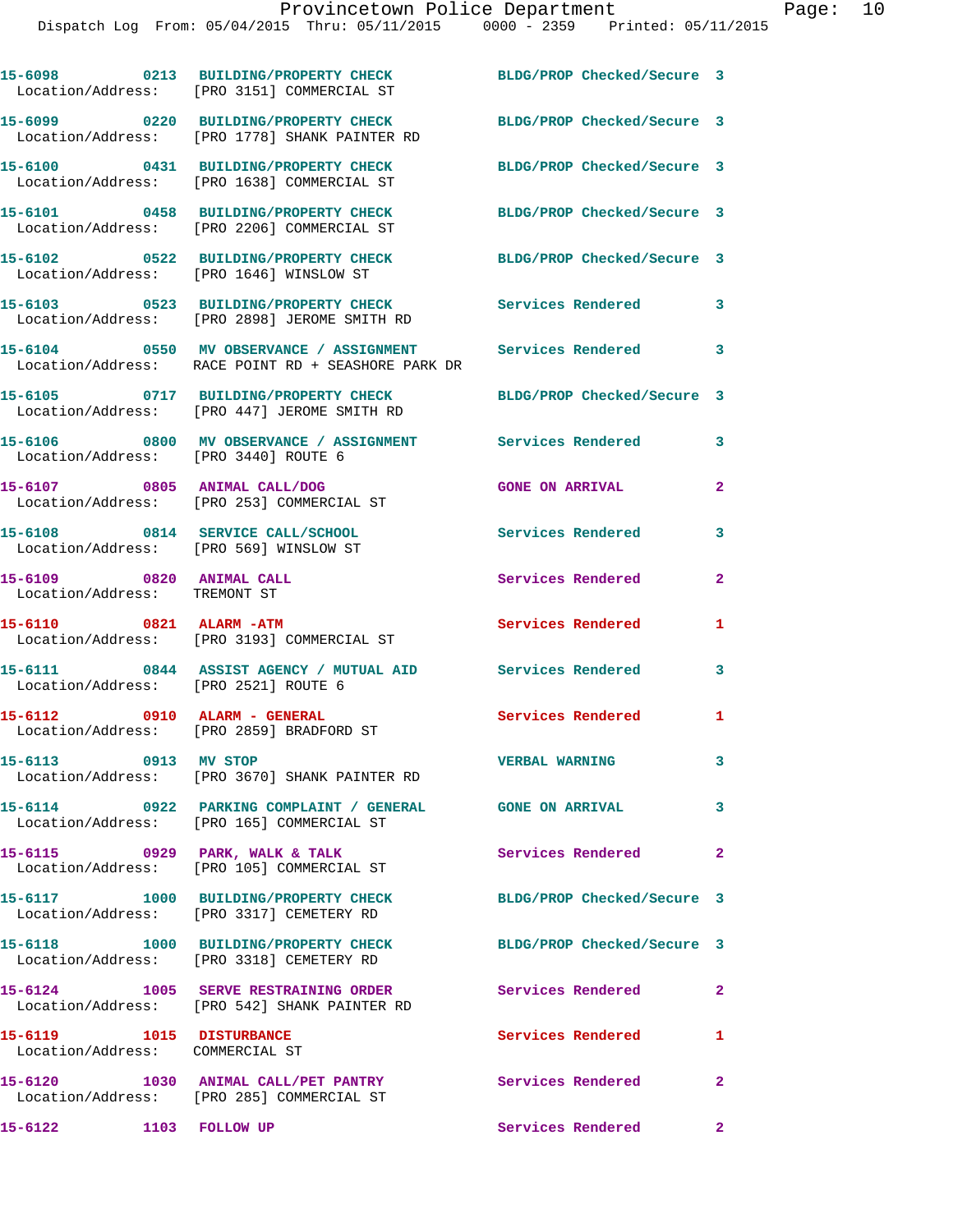|                                 | Dispatch Log From: 05/04/2015 Thru: 05/11/2015 0000 - 2359 Printed: 05/11/2015                                | Provincetown Police Department                                                                                      | Page: 11 |
|---------------------------------|---------------------------------------------------------------------------------------------------------------|---------------------------------------------------------------------------------------------------------------------|----------|
| Location/Address: COMMERCIAL ST |                                                                                                               |                                                                                                                     |          |
|                                 | 15-6123 1104 FOLLOW UP<br>Location/Address: [PRO 2110] TREMONT ST                                             | Services Rendered 2                                                                                                 |          |
|                                 | 15-6125 1251 FOLLOW UP<br>Location/Address: [PRO 3222] ALDEN ST                                               | $\mathbf{2}$<br>SPOKEN TO                                                                                           |          |
|                                 | 15-6126 1315 ASSIST AGENCY / MUTUAL AID SPOKEN TO<br>Location/Address: [PRO 542] SHANK PAINTER RD             | $\mathbf{3}$                                                                                                        |          |
| Refer To Arrest: 15-65-AR       | 15-6127 1347 FOLLOW UP<br>Location/Address: [PRO 1006] NELSON AVE                                             | Services Rendered 2                                                                                                 |          |
| Refer To Arrest: 15-65-AR       | 15-6128 1424 SERVICE CALL/COURT<br>Location/Address: [PRO 542] SHANK PAINTER RD                               | Taken/Referred to Other 3                                                                                           |          |
|                                 | 15-6130 1447 LOST EARRING<br>Location/Address: [PRO 1016] NELSON AVE                                          | Services Rendered 3                                                                                                 |          |
|                                 | 15-6131 1517 BUILDING/PROPERTY CHECK BLDG/PROP Checked/Secure 3<br>Location/Address: [PRO 512] PRINCE ST      |                                                                                                                     |          |
|                                 | 15-6133 1548 ALARM - FIRE<br>Location/Address: [PRO 204] COMMERCIAL ST                                        | <b>False Alarm</b><br>$\mathbf{1}$                                                                                  |          |
|                                 | 15-6134 1554 WELL-BEING CHECK<br>Location/Address: [PRO 442] HARRY KEMP WAY                                   | Services Rendered 3                                                                                                 |          |
| 15-6135 1624 WATER LEAK         | Location/Address: [PRO 1452] BRADFORD ST                                                                      | Taken/Referred to Other 3                                                                                           |          |
|                                 | 15-6137 1711 BURGLAR ALARM<br>Location/Address: [PRO 1952] COMMERCIAL ST                                      | BLDG/PROP Checked/Secure 1                                                                                          |          |
|                                 | 15-6138 1719 PARKED MV TICKETED<br>Location/Address: [PRO 1588] PEARL ST                                      | Services Rendered 2                                                                                                 |          |
|                                 | 15-6139 1804 BROKEN PIPE<br>Location/Address: [PRO 3868] COMMERCIAL ST                                        | Taken/Referred to Other 1                                                                                           |          |
|                                 | 15-6140 1917 FIRE, OTHER<br>Location/Address: [PRO 1333] COMMERCIAL ST                                        | Services Rendered 1                                                                                                 |          |
|                                 | 15-6142 1956 BUILDING/PROPERTY CHECK<br>Location/Address: [PRO 2898] JEROME SMITH RD                          | BLDG/PROP Checked/Secure 3                                                                                          |          |
|                                 | 15-6143 2014 BUILDING/PROPERTY CHECK BLDG/PROP Checked/Secure 3<br>Location/Address: [PRO 444] HIGH POLE HILL |                                                                                                                     |          |
|                                 | 15-6145 2041 MV OBSERVANCE / ASSIGNMENT<br>Location/Address: BRADFORD ST + SHANK PAINTER RD                   | BLDG/PROP Checked/Secure 3                                                                                          |          |
|                                 | 15-6146 2050 BUILDING/PROPERTY CHECK BLDG/PROP Checked/Secure 3<br>Location/Address: [PRO 519] RACE POINT RD  |                                                                                                                     |          |
|                                 | 15-6147 2128 BURGLAR ALARM<br>Location/Address: [PRO 346] COMMERCIAL ST                                       | False Alarm and the state of the state of the state of the state of the state of the state of the state of the<br>1 |          |
|                                 | 15-6148 2149 BUILDING/PROPERTY CHECK BLDG/PROP Checked/Secure 3<br>Location/Address: [PRO 2206] COMMERCIAL ST |                                                                                                                     |          |
|                                 | 15-6149 2256 LOBBY TRAFFIC<br>Location/Address: [PRO 542] SHANK PAINTER RD                                    | Services Rendered 3                                                                                                 | 20       |
| 15-6150 2322 SERVICE CALL       | Location/Address: [PRO 2737] COMMERCIAL ST                                                                    | Services Rendered<br>$\overline{\mathbf{3}}$                                                                        |          |
| 15-6152<br>2327 BAR CHECK       |                                                                                                               | BLDG/PROP Checked/Secure 2                                                                                          |          |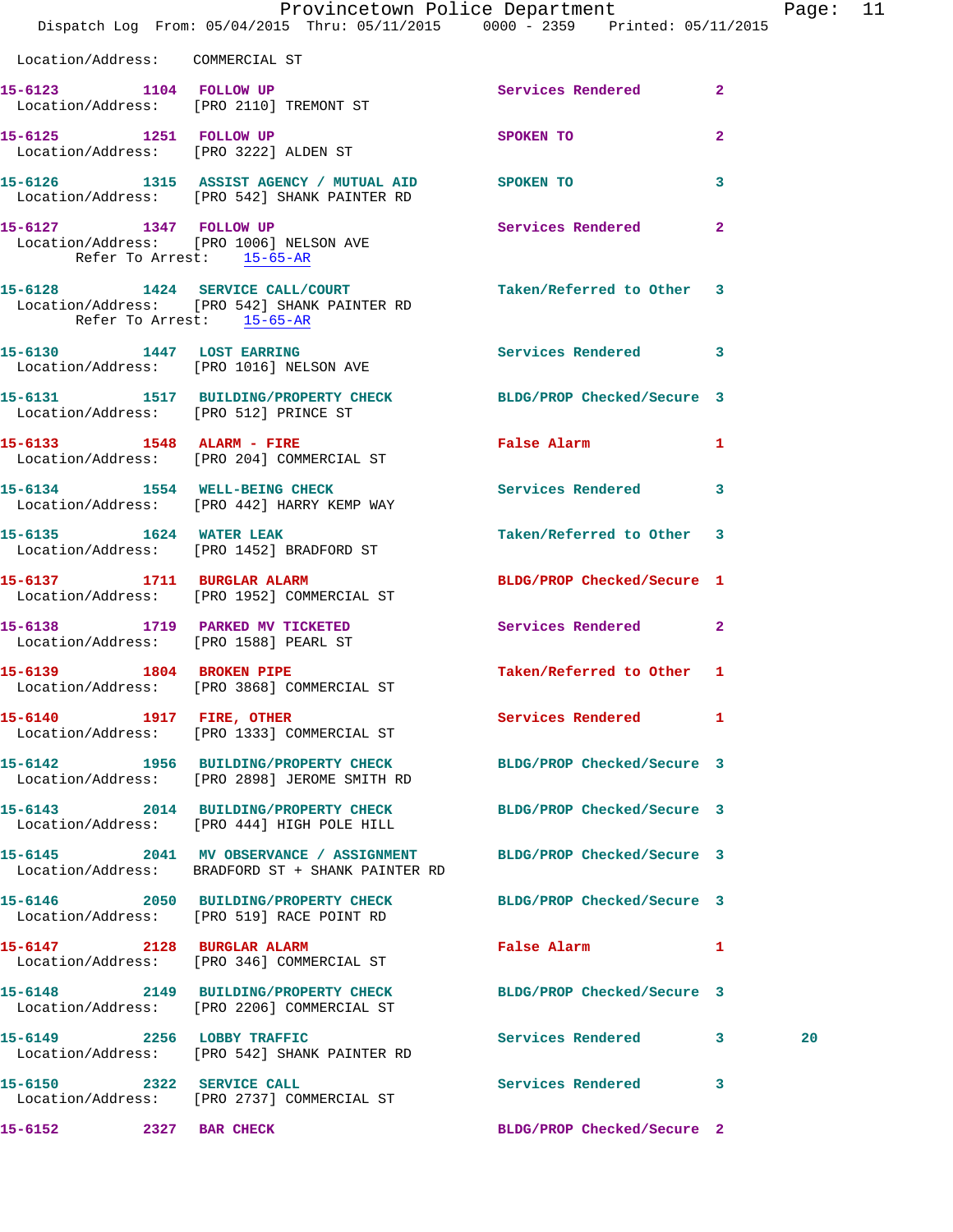|                                                       | Location/Address: [PRO 3443] COMMERCIAL ST                                                                    | Provincetown Police Department<br>Dispatch Log From: 05/04/2015 Thru: 05/11/2015 0000 - 2359 Printed: 05/11/2015 | Page: 12 |
|-------------------------------------------------------|---------------------------------------------------------------------------------------------------------------|------------------------------------------------------------------------------------------------------------------|----------|
|                                                       | 15-6153 2331 FOLLOW UP<br>Location/Address: [PRO 3236] COMMERCIAL ST                                          | Services Rendered 2                                                                                              |          |
| For Date: $05/09/2015$ - Saturday                     |                                                                                                               |                                                                                                                  |          |
| 15-6154 0004 BAR CHECK                                | Location/Address: [PRO 3236] COMMERCIAL ST                                                                    | BLDG/PROP Checked/Secure 2                                                                                       |          |
|                                                       | 15-6155 0004 BUILDING/PROPERTY CHECK BLDG/PROP Checked/Secure 3<br>Location/Address: [PRO 175] COMMERCIAL ST  |                                                                                                                  |          |
|                                                       | 15-6156 0008 BUILDING/PROPERTY CHECK BLDG/PROP Checked/Secure 3<br>Location/Address: [PRO 440] HARRY KEMP WAY |                                                                                                                  |          |
|                                                       | 15-6157 0047 MV OBSERVANCE / ASSIGNMENT Services Rendered 3<br>Location/Address: HOWLAND ST + BRADFORD ST     |                                                                                                                  |          |
| 15-6158 0116 MV STOP                                  | Location/Address: BRADFORD ST + KENDALL LN                                                                    | VERBAL WARNING 3                                                                                                 |          |
|                                                       | 15-6159 0127 BUILDING/PROPERTY CHECK<br>Location/Address: [PRO 1638] COMMERCIAL ST                            | BLDG/PROP Checked/Secure 3                                                                                       |          |
|                                                       | 15-6160 0303 BUILDING/PROPERTY CHECK<br>Location/Address: [PRO 530] SHANK PAINTER RD                          | BLDG/PROP Checked/Secure 3                                                                                       |          |
|                                                       | 15-6161 0344 BUILDING/PROPERTY CHECK BLDG/PROP Checked/Secure 3<br>Location/Address: [PRO 554] TREMONT ST     |                                                                                                                  |          |
|                                                       | 15-6162 0437 PARK, WALK & TALK<br>Location/Address: [PRO 539] SHANK PAINTER RD                                | $\overline{2}$<br>Services Rendered                                                                              |          |
|                                                       | 15-6163 0509 ALARM - GENERAL<br>Location/Address: [PRO 3222] ALDEN ST                                         | <b>Services Rendered</b><br>1                                                                                    |          |
|                                                       | 15-6164 0612 BUILDING/PROPERTY CHECK Services Rendered<br>Location/Address: [PRO 3259] MACMILLAN WHARF        | $\mathbf{3}$                                                                                                     |          |
|                                                       | 15-6165 0622 BUILDING/PROPERTY CHECK Services Rendered 3<br>Location/Address: [PRO 433] RYDER ST EXT          |                                                                                                                  |          |
|                                                       | 15-6166 0835 MV DISABLED<br>Location/Address: [PRO 542] SHANK PAINTER RD                                      | <b>Services Rendered</b> 2                                                                                       |          |
|                                                       | Location/Address: [PRO 444] HIGH POLE HILL                                                                    |                                                                                                                  | 1        |
|                                                       | 15-6168 1015 ASSIST AGENCY / SEWER DEPT Services Rendered 3<br>Location/Address: [PRO 2849] COMMERCIAL ST     |                                                                                                                  |          |
|                                                       | 15-6169 1041 BUILDING/PROPERTY CHECK BLDG/PROP Checked/Secure 3<br>Location/Address: [PRO 519] RACE POINT RD  |                                                                                                                  |          |
| 15-6170 1134 MV STOP<br>Location/Address: STANDISH ST |                                                                                                               | <b>VERBAL WARNING</b><br>$\mathbf{3}$                                                                            |          |
|                                                       | 15-6172 1220 DISTURBANCE<br>Location/Address: [PRO 1156] WINSLOW ST                                           | <b>SPOKEN TO</b><br>1                                                                                            |          |
| 15-6173 1227 COMPLAINT                                | Location/Address: [PRO 3670] SHANK PAINTER RD                                                                 | Services Rendered 3                                                                                              |          |
|                                                       | 15-6174 1302 PARKING COMPLAINT / TRUCK SPOKEN TO<br>Location/Address: [PRO 924] FRANKLIN ST                   | 3                                                                                                                |          |
| Location/Address: COMMERCIAL ST                       | 15-6175 1335 PARK, WALK & TALK                                                                                | <b>Services Rendered</b> 2                                                                                       |          |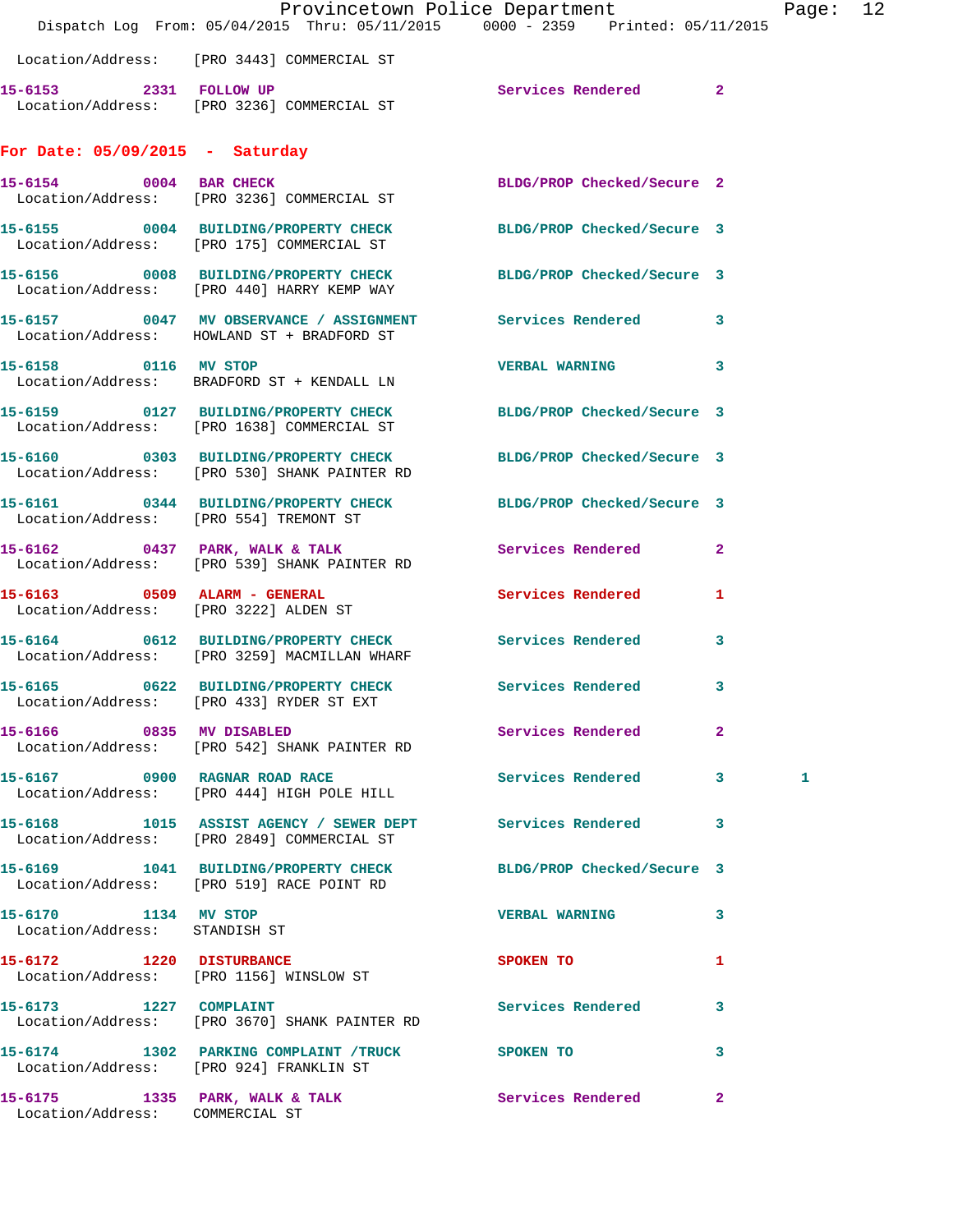|                                      | Provincetown Police Department Fage: 13<br>Dispatch Log From: 05/04/2015 Thru: 05/11/2015 0000 - 2359 Printed: 05/11/2015 |                         |              |   |  |
|--------------------------------------|---------------------------------------------------------------------------------------------------------------------------|-------------------------|--------------|---|--|
|                                      | 15-6176 1405 COMPLAINT<br>Location/Address: [PRO 105] COMMERCIAL ST                                                       | <b>GONE ON ARRIVAL</b>  | 3            |   |  |
|                                      | 15-6177 1425 911 GENERAL<br>Location/Address: [PRO 63] BRADFORD ST EXT                                                    | Services Rendered 1     |              | 1 |  |
|                                      | 15-6178   1525   BUILDING/PROPERTY CHECK   BLDG/PROP Checked/Secure   3<br>Location/Address: [PRO 182] COMMERCIAL ST      |                         |              |   |  |
|                                      | 15-6179   1533   DOCTOR-ORDERED TRANSPORT   Transported to Hospital 1<br>Location/Address: [PRO 440] HARRY KEMP WAY       |                         |              |   |  |
| Location/Address: BRADFORD ST        | 15-6180 1534 MV OBSERVANCE / ASSIGNMENT Services Rendered 3                                                               |                         |              |   |  |
|                                      | 15-6185 1721 SPEAK TO OFFICER SPOKEN TO<br>Location/Address: [PRO 542] SHANK PAINTER RD                                   |                         | 3            |   |  |
| 15-6182 1722 MV STOP                 | Location/Address: ROUTE 6 + SNAIL RD                                                                                      | <b>VERBAL WARNING</b>   | 3            |   |  |
| Location/Address: ROUTE 6 + SNAIL RD | 15-6183 1722 MV OBSERVANCE / ASSIGNMENT Services Rendered                                                                 |                         | 3            |   |  |
|                                      | 15-6184 1731 VERBAL SPEED<br>Location/Address: [PRO 2513] ROUTE 6                                                         | <b>VERBAL WARNING 3</b> |              |   |  |
|                                      | 15-6186 1746 PARK, WALK & TALK 1988 Services Rendered<br>Location/Address: [PRO 105] COMMERCIAL ST                        |                         | $\mathbf{2}$ |   |  |
|                                      | 15-6188 2018 ILLEGAL DUMPING Services Rendered 3<br>Location/Address: [PRO 3123] OFF CEMETERY RD                          |                         |              |   |  |
|                                      | 15-6189 2035 MV OPERATION COMPLAINT Could Not Locate<br>Location/Address: [PRO 3296] SHANK PAINTER RD                     |                         | 2            |   |  |
| Location/Address: [PRO 571] ALDEN ST | 15-6190 2039 BUILDING/PROPERTY CHECK BLDG/PROP Checked/Secure 3                                                           |                         |              |   |  |
|                                      |                                                                                                                           | VERBAL WARNING 3        |              |   |  |
|                                      | 15-6192 2242 LOBBY TRAFFIC<br>Location/Address: [PRO 542] SHANK PAINTER RD                                                | Services Rendered 3     |              |   |  |
|                                      | 15-6193 2315 BUILDING/PROPERTY CHECK BLDG/PROP Checked/Secure 3<br>Location/Address: [PRO 1651] DAGGETT LN                |                         |              |   |  |
|                                      | 15-6194 2352 BUILDING/PROPERTY CHECK BLDG/PROP Checked/Secure 3<br>Location/Address: [PRO 530] SHANK PAINTER RD           |                         |              |   |  |
|                                      | Location/Address: [PRO 530] SHANK PAINTER RD                                                                              |                         | 3            |   |  |
| For Date: $05/10/2015$ - Sunday      |                                                                                                                           |                         |              |   |  |
| Location/Address: [PRO 2479] ROUTE 6 | 15-6196 0007 MV STOP                                                                                                      | <b>VERBAL WARNING</b>   | 3            |   |  |
|                                      | 15-6197 0017 NOISE COMPLAINT<br>Location/Address: [PRO 3443] COMMERCIAL ST                                                | SPOKEN TO               | 3            |   |  |
|                                      | 15-6198 0034 PARK, WALK & TALK<br>Location/Address: [PRO 105] COMMERCIAL ST                                               | Services Rendered       | 2            |   |  |
|                                      | 15-6199 0035 PARK, WALK & TALK<br>Location/Address: [PRO 105] COMMERCIAL ST                                               | Services Rendered       | $\mathbf{2}$ |   |  |

**15-6200 0124 BUILDING/PROPERTY CHECK BLDG/PROP Checked/Secure 3**  Location/Address: [PRO 1638] COMMERCIAL ST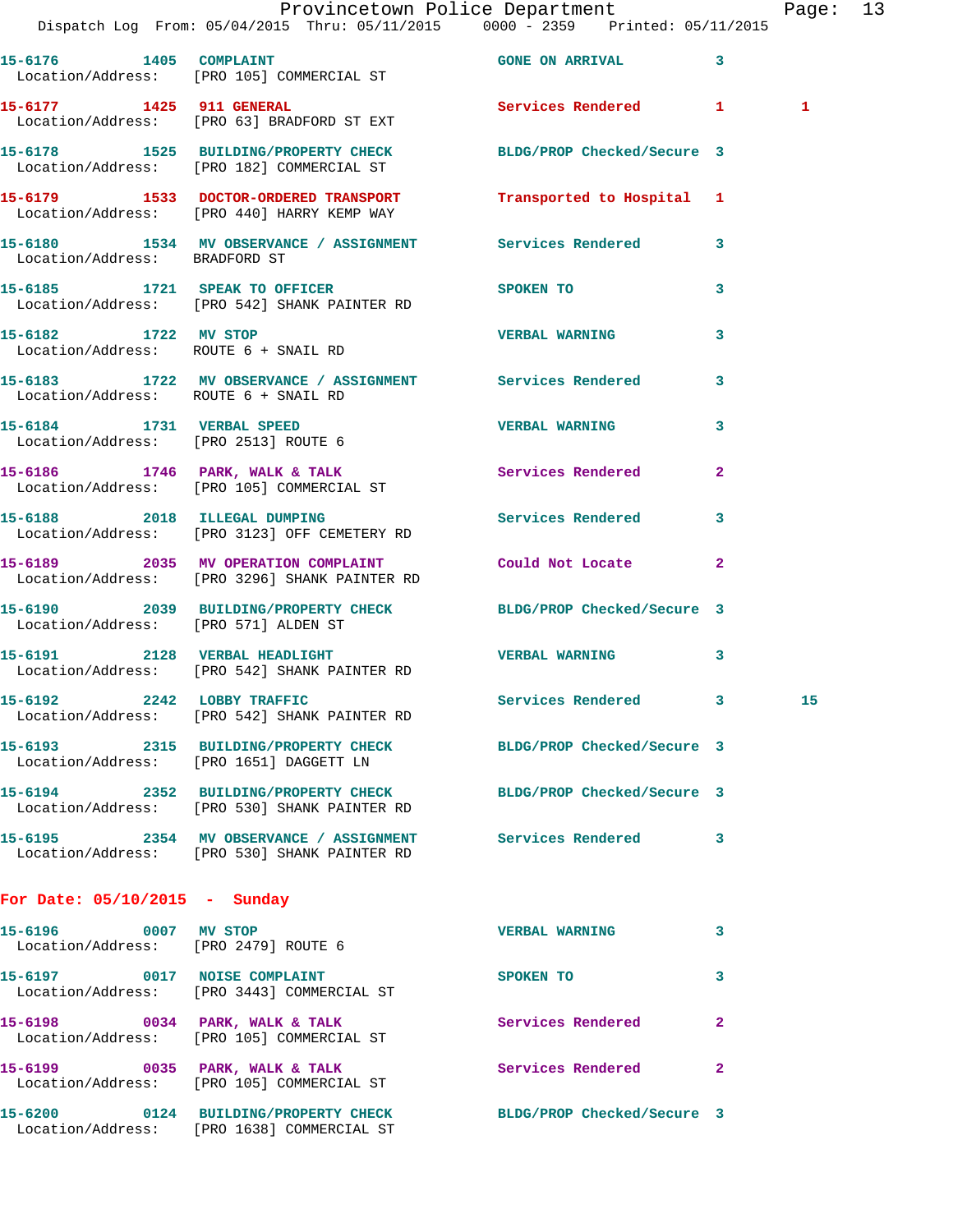|                                      | 15-6201 0133 MV OBSERVANCE / ASSIGNMENT Services Rendered<br>Location/Address: HOWLAND ST + BRADFORD ST       |                            | 3            |  |
|--------------------------------------|---------------------------------------------------------------------------------------------------------------|----------------------------|--------------|--|
|                                      | 15-6202 0231 SUSPICIOUS M/V<br>Location/Address: [PRO 539] SHANK PAINTER RD                                   | SPOKEN TO                  | $\mathbf{2}$ |  |
|                                      | 15-6203 0241 BUILDING/PROPERTY CHECK<br>Location/Address: [PRO 545] SHANK PAINTER RD                          | BLDG/PROP Checked/Secure 3 |              |  |
| Location/Address: [PRO 80] CARVER ST | 15-6204 0411 MEDICAL/KIDNEY STONE                                                                             | Transported to Hospital 1  |              |  |
|                                      | 15-6205 0425 BUILDING/PROPERTY CHECK<br>Location/Address: [PRO 2966] COMMERCIAL ST                            | BLDG/PROP Checked/Secure 3 |              |  |
| 15-6206 0431 COMPLAINT               | Location/Address: [PRO 542] SHANK PAINTER RD                                                                  | SPOKEN TO                  | 3            |  |
|                                      | 15-6207 0549 BUILDING/PROPERTY CHECK<br>Location/Address: [PRO 1646] WINSLOW ST                               | BLDG/PROP Checked/Secure 3 |              |  |
|                                      | 15-6208 0600 BUILDING/PROPERTY CHECK<br>Location/Address: [PRO 519] RACE POINT RD                             | BLDG/PROP Checked/Secure 3 |              |  |
|                                      | 15-6209 0759 BUILDING/PROPERTY CHECK BLDG/PROP Checked/Secure 3<br>Location/Address: [PRO 1638] COMMERCIAL ST |                            |              |  |
|                                      | 15-6210 0824 BUILDING/PROPERTY CHECK<br>Location/Address: [PRO 2977] COMMERCIAL ST                            | Services Rendered          | 3            |  |
| Location/Address: SHANK PAINTER RD   | 15-6211 0842 MV OBSERVANCE / ASSIGNMENT Services Rendered                                                     |                            | 3            |  |
|                                      | 15-6212 0852 FLIGHT COVERAGE<br>Location/Address: [PRO 519] RACE POINT RD                                     | Services Rendered          | $\mathbf{2}$ |  |
| 15-6213 1021 LOST CT LICENSE         | Location/Address: [PRO 542] SHANK PAINTER RD                                                                  | Services Rendered          | 3            |  |
|                                      | 15-6214 1022 BUILDING/PROPERTY CHECK<br>Location/Address: [PRO 530] SHANK PAINTER RD                          | BLDG/PROP Checked/Secure 3 |              |  |
| 15-6215 1050 MEDICAL EMERGENCY       | Location/Address: [PRO 781] CAPTAIN BERTIES WAY                                                               | Services Rendered 1        | $\mathbf{1}$ |  |
|                                      | 15-6217 1307 PARK, WALK & TALK<br>Location/Address: [PRO 105] COMMERCIAL ST                                   | Services Rendered          | $\mathbf{2}$ |  |
| 15-6218 1415 ALARM - GENERAL         | Location/Address: [PRO 3296] SHANK PAINTER RD                                                                 | <b>Services Rendered</b>   | 1            |  |
|                                      | 15-6219 1427 MV ACCIDENT<br>Location/Address: [PRO 526] RYDER ST EXT                                          | <b>Services Rendered</b>   | 1            |  |
|                                      | 15-6220 1503 NOTIFY PARKING DEPT<br>Location/Address: [PRO 75] CAPTAIN BERTIES WAY                            | Taken/Referred to Other    | 3            |  |
|                                      | 15-6222 1554 PARK, WALK & TALK<br>Location/Address: [PRO 105] COMMERCIAL ST                                   | Services Rendered          | $\mathbf{2}$ |  |
| 15-6223 1652 LOST WALLET             | Location/Address: [PRO 2490] PROVINCELANDS RD                                                                 | Services Rendered          | 3            |  |
|                                      | 15-6224 1705 PARK, WALK & TALK<br>Location: [PRO 3431] LOPES SQUARE                                           | Services Rendered          | $\mathbf{2}$ |  |
|                                      | 15-6225 1725 BUILDING/PROPERTY CHECK<br>Location/Address: [PRO 175] COMMERCIAL ST                             | BLDG/PROP Checked/Secure 3 |              |  |
| 15-6226 1748 DISTURBANCE             |                                                                                                               | SPOKEN TO                  | $\mathbf{1}$ |  |